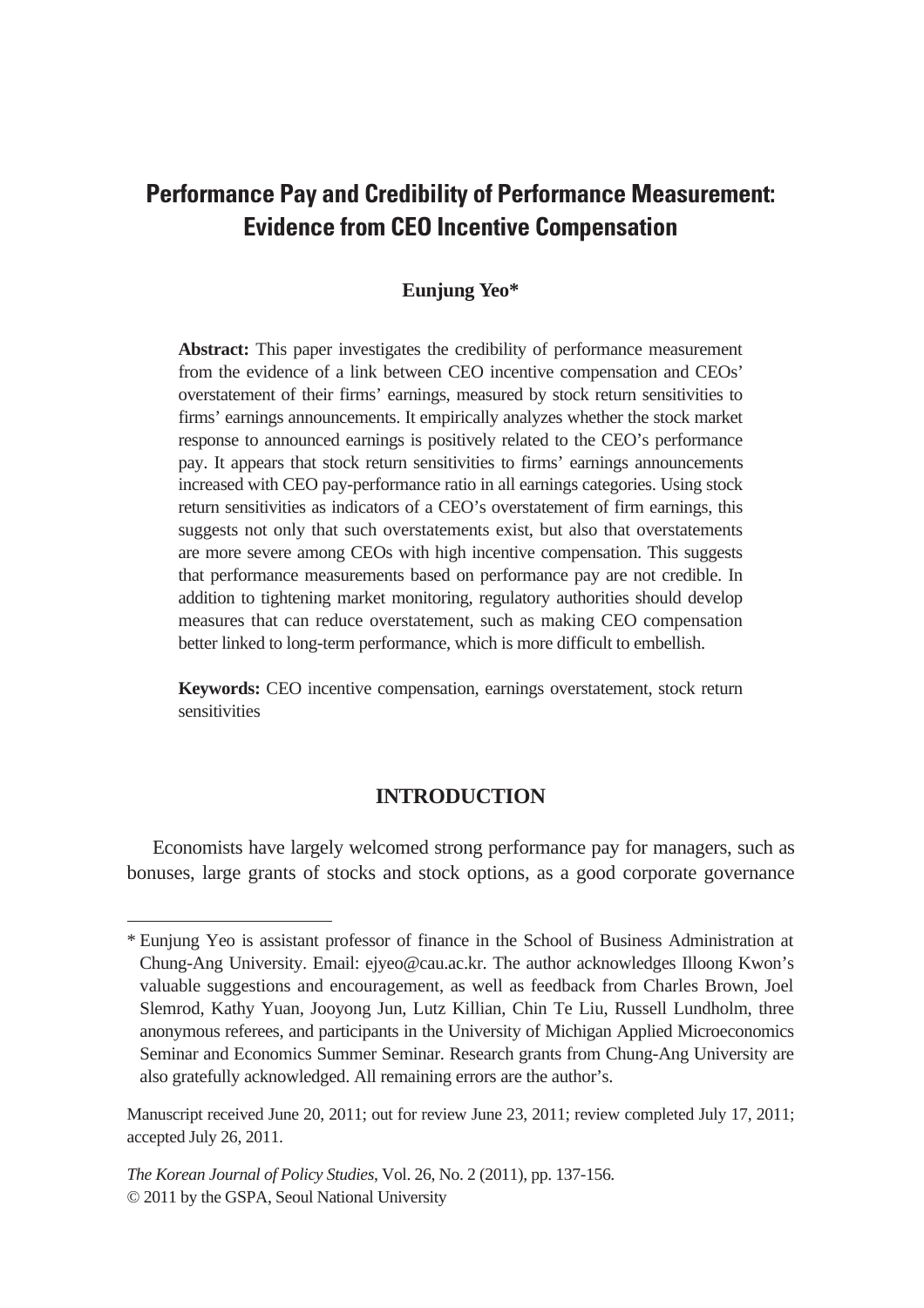practice (Holmstrom, 1982; Holmstrom & Milgrom, 1991; Gibbons & Murphy, 1992), finding that higher shares of equity and of equity-based managers' compensation added more value to firms (Mehran, 1995).

Such incentive compensation has been widely used for various classes of employees in various organizations, including for high-level government officials and in many public entities. However, the credibility of performance measurement has often been impaired due to efforts by firms or even public entities to manipulate it when incentive compensation is based on it.

Corporate scandals such as those involving Enron and Worldcom have demonstrated how performance measurement loses credibility when chief executive officers (CEOs) overstate performance to inflate their firms' stock prices.1

At Enron, the performance-based pay for the top five executives was extremely high (91.86 percent of total compensation in 1996, 96.65 percent in 2000).2 This exceptional level of performance pay probably contributed to the scandals that followed, and this type of performance measurement has lost credibility.

Introduction of such performance measurement based on performance pay might lead to increases both in managers' productive efforts and in overstatements of performance. Theoretical and empirical studies of the effect of performance pay on overstatements by managers have increased. (For empirical studies, see for example Ke, 2002; Gao & Shrieves, 2002; and Bergstresser & Philippon, 2003; for theoretical studies, see Dye, 1988; Maggi & Rodriguez-Clare, 1995; and Crocker & Slemrod, 2005.)

Overstatement of performance is widespread and a serious problem in many sectors of the economy.3 CEOs' overstatement of their firms' earnings can mislead not only investors but also other agents in the market. Thus the detection of firms' earnings overstatements and the examination of their relation to CEOs' performance pay is of importance to a wide variety of agents in the economy, such as investors, auditors, and government regulators. It is especially critical to government regulators, because failing to detect such overstatements has often caused disruption in the financial system and even financial crisis.

This paper examines performance pay and the credibility of performance measurement, based on the evidence for a link between CEO incentive compensation

<sup>1.</sup> In an article in *Business Week*, Byrne et al. (2002) argue that "The tyranny of the daily stock price has led to borderline accounting and in some cases, outright fraud. And why not, when every upward tick of the stock means massive gains for option-rich executives?"

<sup>2.</sup> Source: Forbes 3/22/2002.

<sup>3.</sup> "Fraudulent accounting for earnings is to everyday business management what tax fraud, a rare practice, is to everyday tax chiseling"—Degeorge, Patel, & Zeckhauser, 2005.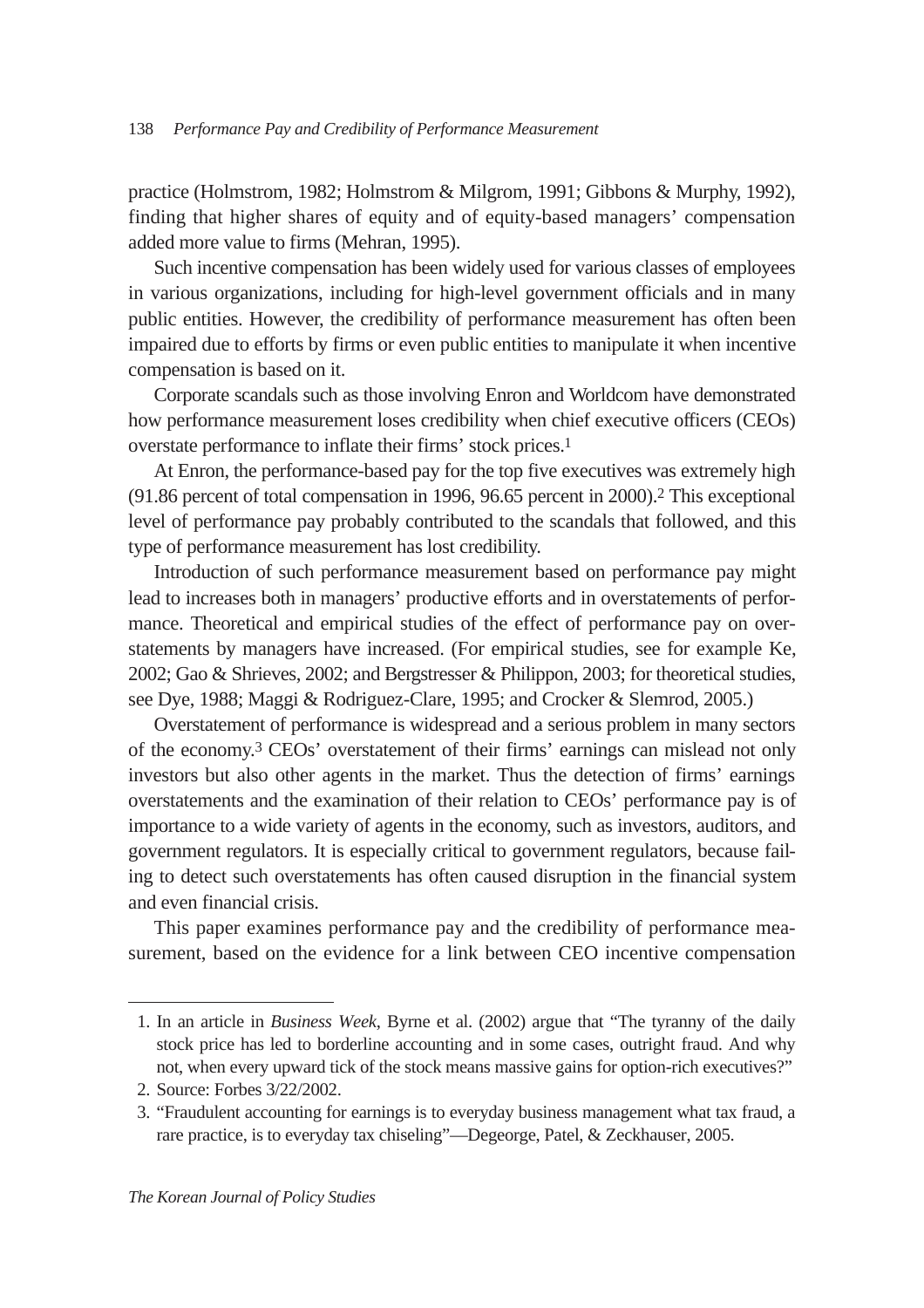and stock return sensitivities to firms' earnings announcements. In particular, it empirically analyzes whether the stock market response to a company's announced earnings is positively related to the CEO's performance pay. A new indicator of a CEO's overstatement of his or her firm's earnings is proposed, earnings surprise sensitivities of stock returns (hereafter stock return sensitivities), which measures the responsiveness (or elasticity) of stock returns with respect to true earnings surprise. It also investigates how CEO tenure affects the level of overstatement of the firm's earnings announcement.

Under the assumption of rational market expectation, the effect of earnings category (for example, good or bad news) determines the direction of movement in stock prices, while the effect of the extent of overstatement determines their sensitivities. For example, when a firm announces earnings that exceed the market's expectation (for example, the consensus of analysts' forecasts), the stock price of the firm will rise regardless of past efforts by the CEO. Since the market knows the level of each effort, the stock price will rise more if the overstatement of earnings has been relatively small than it will if the overstatement has been larger. Similarly, when a firm announces earnings smaller than the market's expectation, the stock price will fall—and it will fall more if the overstatement of earnings has been larger.

The unexpected terms in earnings movement are measured by the true earnings surprise, the gap between actual reported earnings and the consensus forecast by analysts at the time. Thus, one approach is to measure stock return sensitivities, which represent how the stock market responds to a given level of earnings surprise. Table 1 represents theoretical predictions for stock return sensitivities to firms' earnings announcements. For example, if stock return sensitivities are more responsive to an earnings announcement when the earnings surprise is positive, this would imply that CEOs whose pay-performance ratios are high make relatively smaller overstatements in true performance.

| Pay-performance ratios   Firm's performance $(y)$ |      | Relative extent of overstatement   Stock return sensitivities |                  |
|---------------------------------------------------|------|---------------------------------------------------------------|------------------|
| Hiah                                              | High | $\frac{m}{m}$ : Low                                           | (more sensitive) |
| High                                              | LOW. | $\frac{m}{m}$ : High                                          | (more sensitive) |

Pay-performance ratios represent the portion of CEO compensation tied to performance. Stock return sensitivities represent the change in stock returns divided by the earnings surprise. They are only observable ex-post.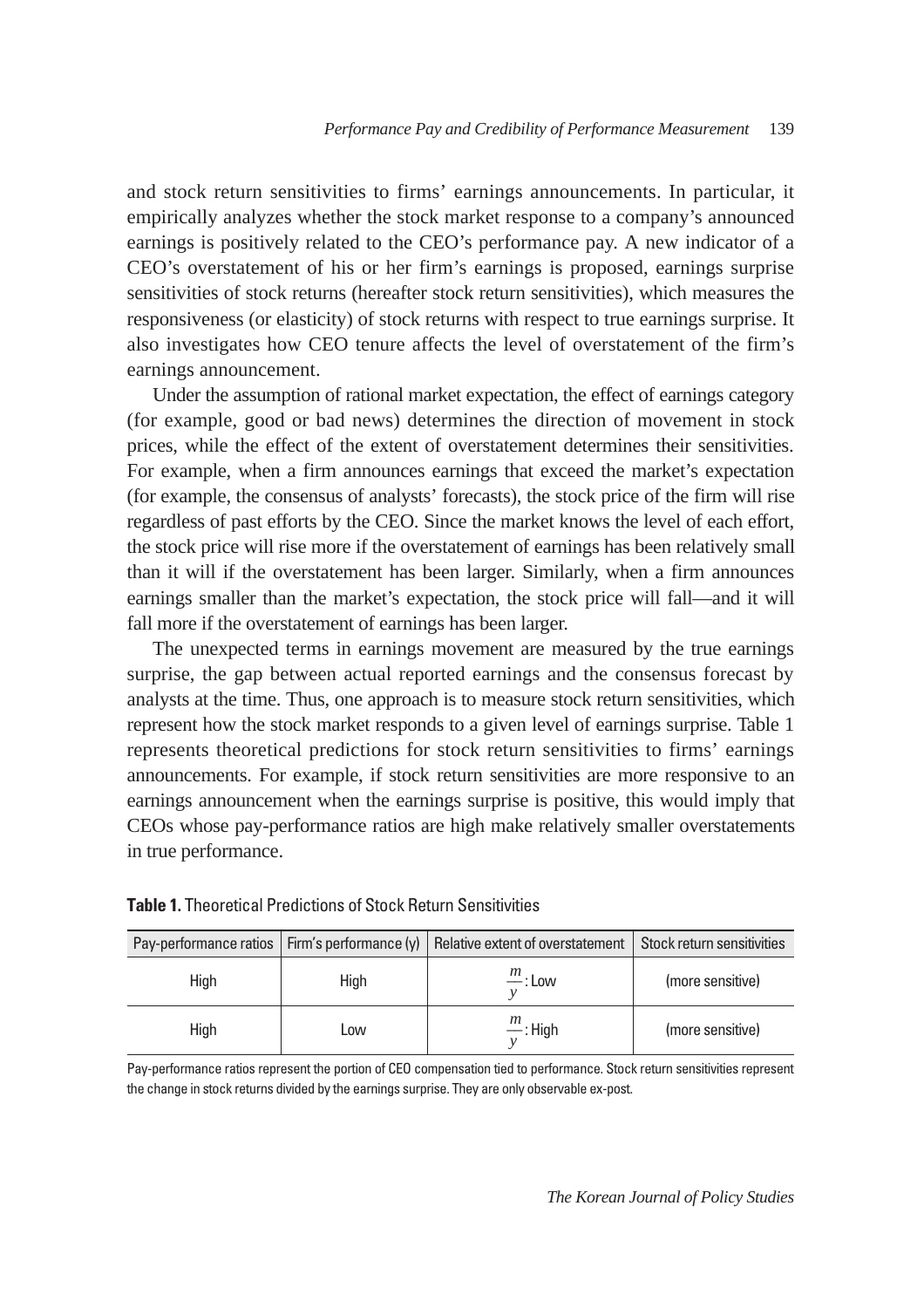Using data from Compustat, Institutional Brokers' Estimate System, the Center for Research in Security Prices, and Compustat Executive Compensation for the period from 1997 to 2007, this study measures stock return sensitivities to firms' earnings announcements, and CEOs' pay-performance ratios, which compare all performancerelated components—such as bonus, net value of stock options exercised, and longterm incentive pay-outs—to total compensation. The empirical results support the theoretical predictions that the relative extent of overstatement by the CEO whose pay-performance ratio is high becomes smaller when the firm's performance is good. In this case, CEOs with high pay-performance ratios are less likely to be involved in overstatement. The resulting stock return sensitivity is high. Similarly, when the firm's performance is bad, CEOs with high pay-performance ratios are more likely to be involved in overstatement. Thus, stock return sensitivity is high in such cases as well.

An important advantage of this approach is that it does not require the direct measurement of overstatement of a firm's earnings. In contrast, many previous studies have used discretionary accrual as a proxy of overstatement (or earnings manipulation in general) and studied how the monetary incentives of managers affect earnings management (e.g., Ke, 2002; Gao & Shrieves, 2002; Bergstresser & Philippon, 2003). However, such an approach is subject to criticism and debate about whether accrual is a good proxy (and if so, which type of accrual).<sup>4</sup> Also, it does not consider the effect of market expectations.

This study's empirical evidence strongly supports that high performance pay exacerbates CEO overstatement. These findings are robust after controlling firm-fixed effects. This suggests not only that there exist overstatements in firms' earnings announcements, but also that overstatements become more severe when the CEO's incentive compensation is high. Thus, performance measurement based on performance pay is not credible. These findings further imply that regulatory authorities should consider developing CEO incentive compensation policies that reduce the likelihood of overstatement, such as tightening market monitoring or at least deferring incentive pay so that it is better linked to long-term performance.

The next section of the paper presents predictions based on a model in which CEOs' incentive to overstate earnings depends on their performance pay and their private information. The following two sections set out the data and methodology on which the analysis is based. Next, the results are discussed. The paper concludes with a discussion of the implications of the results for future research and policy making.

<sup>4.</sup> For a detailed discussion, refer to the methodology section.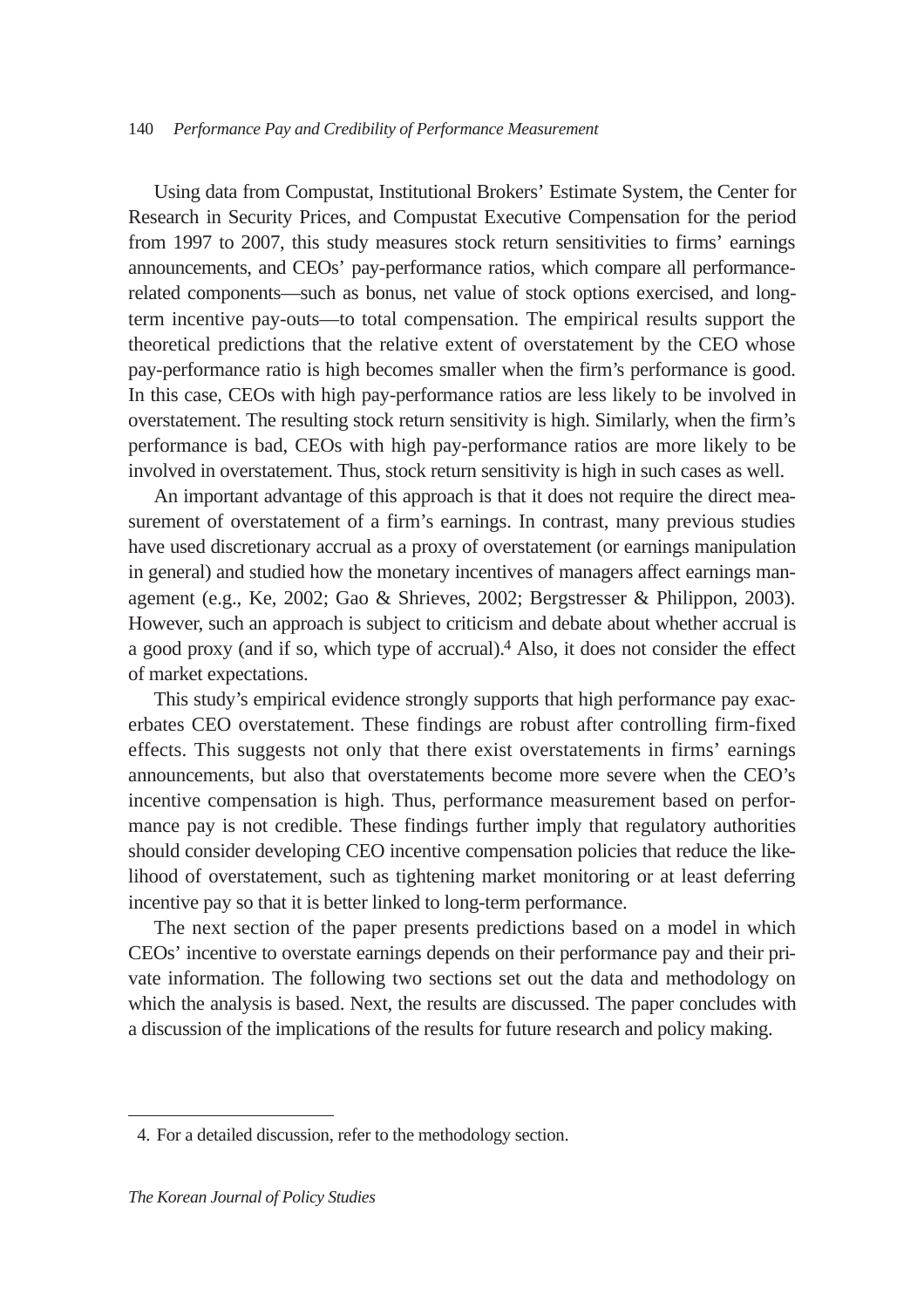# **PREDICTION AND HYPOTHESIS**

Consider an environment in which it is in the interest of shareholders (principal) and a CEO (agent) to improve a firm's earnings under rational expectations of the market. Suppose risk-neutral owners of the firm or shareholders propose a contract consisting of a fixed amount of salary and performance-related terms determined by the stock return to a risk-neutral CEO. Due to this introduction of the stock market into the model, shareholders cannot fully commit to the amount of compensation to be given to the CEO. The CEO initially puts productive effort into improving the firm's earnings, and this action is followed by the opportunity to overstate earnings with costs.5

This study defines stock return sensitivities with respect to reported earnings per share and investigates how those sensitivities respond to the change in a CEO's payperformance ratio (PPR in the empirical specification). It measures how much the stock return would change in response to unexpected earnings. The unexpected portion of a firm's earnings depends on the reported earnings. However, stock returns associated with a firm's earnings announcement fully reflect any available information about earnings.6

Thus, for example, a small change in stock returns after a large earnings surprise would mean that stock returns are not sensitive to the firm's earnings announcement. If there is no chance to overstate a firm's earnings, stock return sensitivity is more related to uncertainty about the long-run performance of the firm or anticipated future problems. However, under rational market expectations, firms overstate their performance. In this situation, stock return sensitivity can be linked to the relative extent of overstatement in true performance.

The market uses stock returns to evaluate the effect of a CEO's productive effort. Once the CEO's productive effort is greater than the overstatement effort revealed ex-post, the resulting stock returns are more responsive when the announcements of earnings are considered good. Similar logic can be applied to the case of bad news about earnings.

Next, the study investigated the effect of a CEO's pay-performance ratio (PPR) on stock return sensitivities, which represent the relation between the relative extent of overstatement and the firm's true performance.7

<sup>5.</sup> For a detailed model description, see Kwon and Yeo, 2009.

<sup>6.</sup> Mathematically, a CEO's earnings report corresponds to the reported performance,  $\hat{y}$ , in the model, and the stock price corresponds to the market performance,  $\tilde{y}$ .

<sup>7.</sup> Assuming overstatement in earnings reports and rational market expectations, the stock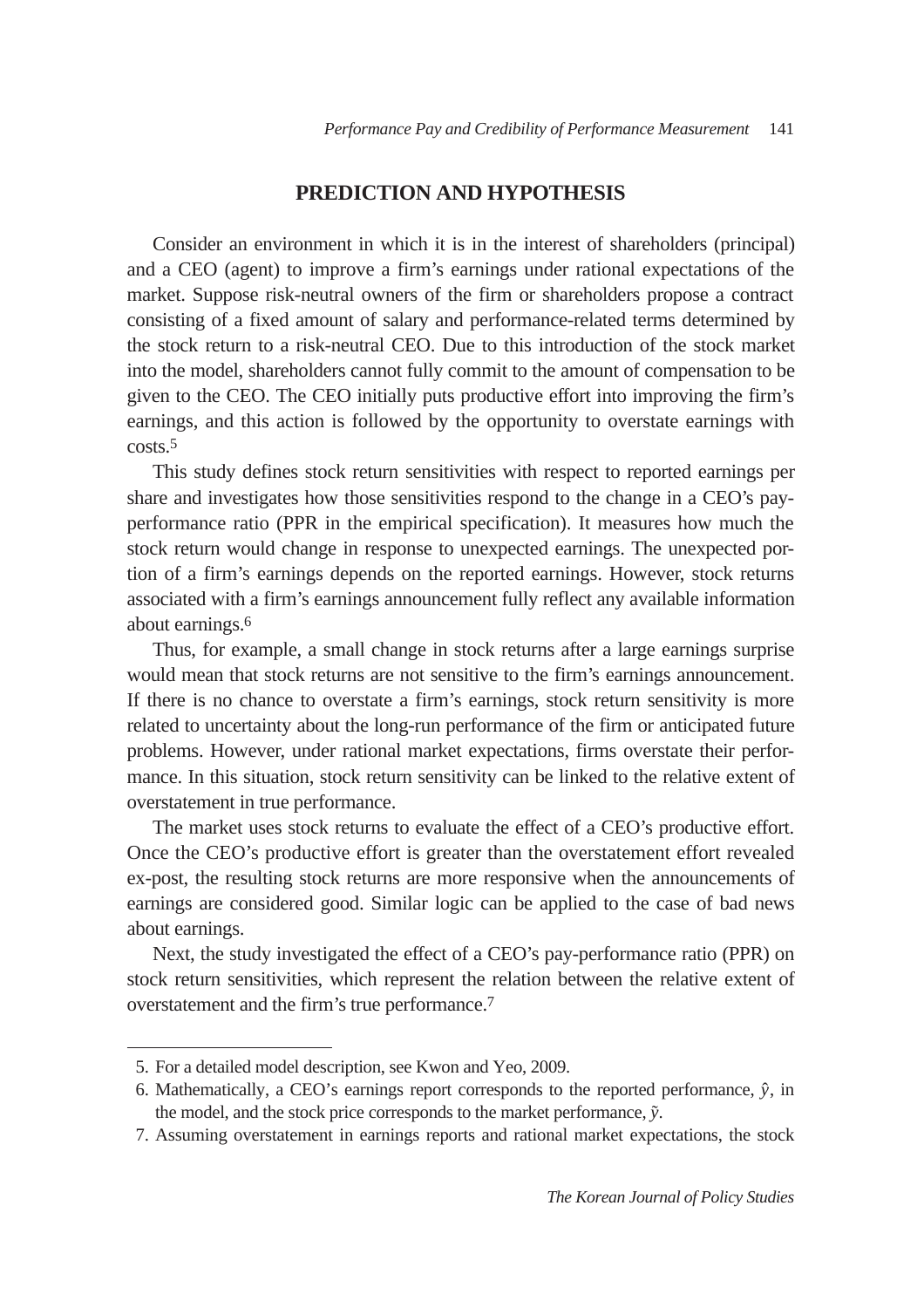#### 142 *Performance Pay and Credibility of Performance Measurement*

The sign of the derivative of stock return sensitivities with respect to the payperformance ratio is positive.8 It implies that stock returns sensitivities increase with CEO's performance pay. Thus the relative extent of CEO's overstatement is smaller when the firm's announced performance is good and larger when the firm's announced performance is bad.

This result may seem counterintuitive at first glance. The model predicts that as the pay-performance ratio increases, a CEO will overstate more. Thus, one might think that the stock price would respond less sensitively to the announced earnings. However, if the market rationally discounts the announced earnings as the pay-performance ratio increases, the percentage change in stock prices increases because the relative extent of overstatement of earnings determines the percentage change in stock prices.9

Therefore, the sign of the derivative in the above with respect to the CEO's payperformance ratio is expected to be positive, which is consistent with the prediction. The resulting hypothesis is as follows:

**Hypothesis:** Under rational market expectations, stock return sensitivities to a firm's earnings announcement increase with the CEO's pay-performance ratio.

### **METHODOLOGY**

This section explains how the model predictions given in the previous section were tested using data from Dow Jones Industrial companies. First, stock return sensitivities associated with firms' quarterly earnings announcements were calculated. The study

return sensitivities can be defined as follows:

$$
\eta = \frac{d\tilde{y}}{d\tilde{y}} \frac{\hat{y}}{\tilde{y}} = \left[1 - \frac{\partial m^e(\hat{y}; \beta)}{\partial \tilde{y}}\right] \frac{\hat{y}}{\hat{y} - m^e(\hat{y}; \beta)} = \frac{\frac{\partial m^e(\hat{y}; \beta)}{\partial \hat{y}}}{1 - \frac{m^e(\hat{y}; \beta)}{y}}
$$

- 8.  $\frac{\partial \eta}{\partial \beta} > 0$  Proof. See the Appendix.
- 9. In the model, a CEO's overstatement increases his or her firm's true earnings. Intuitively, because the marginal cost of overstatement is increasing, when the firm's earnings are extremely high, the market believes the firm's reported earnings cannot all be driven by the CEO's large overstatement. The market believes that the CEO puts relatively less overstatement efforts in the reported earnings when she has the high pay-performance ratio. In response, CEOs have more incentive to overstate when their firm's true earnings are large, because the market will discount relatively less at the margin.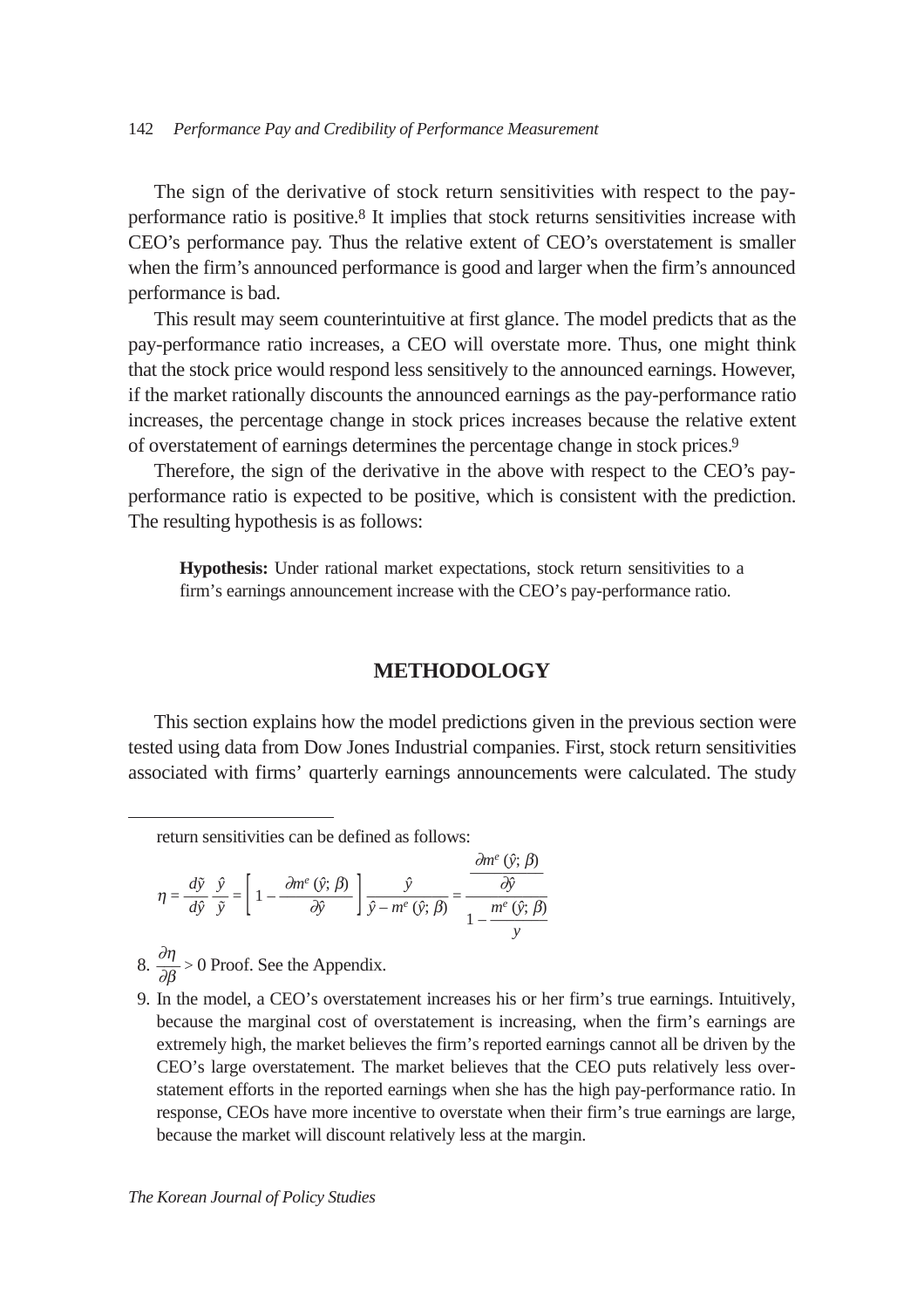used a modified event study in order to measure abnormal stock returns, which reflect how much stock returns gain or lose for a specified time period due to the impact of events (in this case, firms' earnings announcements).

Since it is very difficult to directly measure a CEO's overstatement, the study focused on whether the stock market behaves as if it rationally expects CEOs to overstate their firms' earnings. An important advantage of this approach is that it does not require the direct measurement of overstatement. Many previous studies have used discretionary accrual as a proxy of overstatement (or earnings management in general) and studied how the monetary incentives of managers affect earnings management (e.g., Ke, 2002; Gao & Shrieves, 2002; Bergstresser & Philippon, 2003). However, this approach is subject to the criticism that accrual may not be a good proxy (and the question of what type of accrual, if any, to use). For example, Krishnan, Sankaraguruswamy, and Shin (1999) argue that accrual is observable, not only to econometricians, but also to the market. Therefore, if accrual is indeed a good measure of overstatement or earnings management, CEOs cannot deceive the market and will not engage in costly earnings management (see also Schipper, 1989). Thus, they build their tests based on the skewness of the distribution of announced earnings. Similarly, McNichols and Wilson (1988) test earnings management based on the provision for bad debts. Beneish (2001) shows that even when accrual is used as a proxy, there exist wide variations and disagreements on which type of accrual (for example, total accrual or discretionary accrual) should be used. Also, it does not consider the effect of market expectations.

# **Stock Return Sensitivities**

Event studies were used repeatedly for every firm and every quarter in order to measure abnormal stock returns due to earnings announcements (MacKinlay, 1997).10 Firms' quarterly earnings announcements were used as the event. Each event window consisted of two or three days before and after an earnings announcement and was preceded by a 250-day estimation window (Hillmer & Yu, 1979; Lev, 1989).<sup>11</sup>

<sup>10.</sup> Event studies are the most commonly used method in economics and finance for measuring the impact of specific events.

<sup>11.</sup> In most academic event studies, a predetermined number of days are allowed for the stock price to react to an announcement. For example, according to Lev (1989), the appropriate length of event windows for earnings ranges from two days to as much as a year. Hillmer and Yu (1979) find that the event window should end within hours of the initial announcement. Since this sample is large enough to correct the market's misperception, it is reasonable to assume that the reaction of the stock market to an event lasts two or at most three days based on price volatility and trading volume.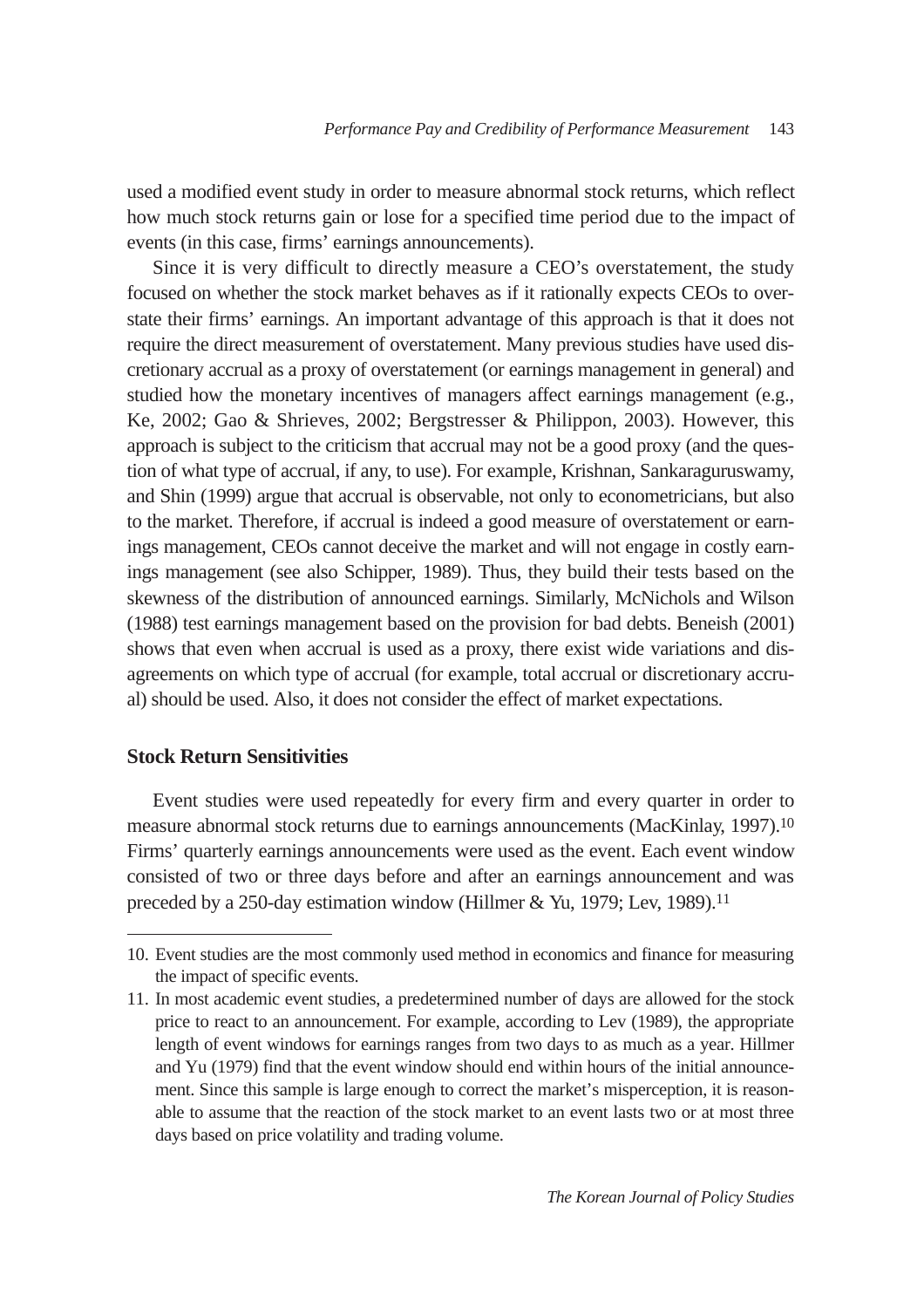The market model is employed to calculate stock returns for firm *i* and quarter *t*:

$$
R_{it} = \alpha_{0i} + \alpha_{1i} R_{mt} + \varepsilon_{it} \tag{1}
$$

where is mean return during the normal period, and noise  $\varepsilon_{i}$ , has the following properties:  $E(\varepsilon_{it}) = 0$ ,  $Var(\varepsilon_{it}) = \sigma^2 \varepsilon_{it}$ . The ordinary least square (OLS) analysis provides unbiased estimates since the size of samples is large enough. The resulting estimates of  $\alpha_{0i}$ and  $\alpha_{1i}$  are used to calculate abnormal returns, indicating how much the stock return rises or falls due to the events compared to mean normal returns. The abnormal returns are the following:

$$
AR_{it} = R_{it} - \hat{\alpha}_{0i} - \hat{\alpha}_{1i}R_{mt} \tag{2}
$$

where is abnormal return associated with a firm's earnings announcement. Adding abnormal returns for each day of the event window provides cumulative abnormal returns (CAR). They represent patterns that rise, fall, or remain constant when news arrives.

For each event, stock return sensitivities are computed. In response to the unexpected portion of actual reported earnings, the change in cumulative abnormal stock returns between the day before and the day after the announcement (or between the day of the announcement and the day after it) is calculated as follows:

$$
|\eta| = \left| \frac{\% \ change \ in \ stock \ returns}{\% \ change \ in \ earnings \ surprise} \right| = \left| \frac{\sum_{i=0}^{1} AR_i}{REP\_FCSTS - MED\_FCSTS} \right| \tag{3}
$$

where the denominator measures the portion of announced earnings that are unexpected based on the information provided by the analysts' consensus, while the numerator represents the change in stock returns for the three days around the announcement date compared to the normal period. This measure is used after taking the absolute value because the focus of the study is the responsiveness of stock returns to the earnings surprise.

#### **CEO Pay-Performance Ratio**

In order to define CEO pay-performance ratios, the study uses two different measures.<sup>12</sup> One, the ratio of incentive-related terms in compensation to total compensation (PPR1), is defined as follows: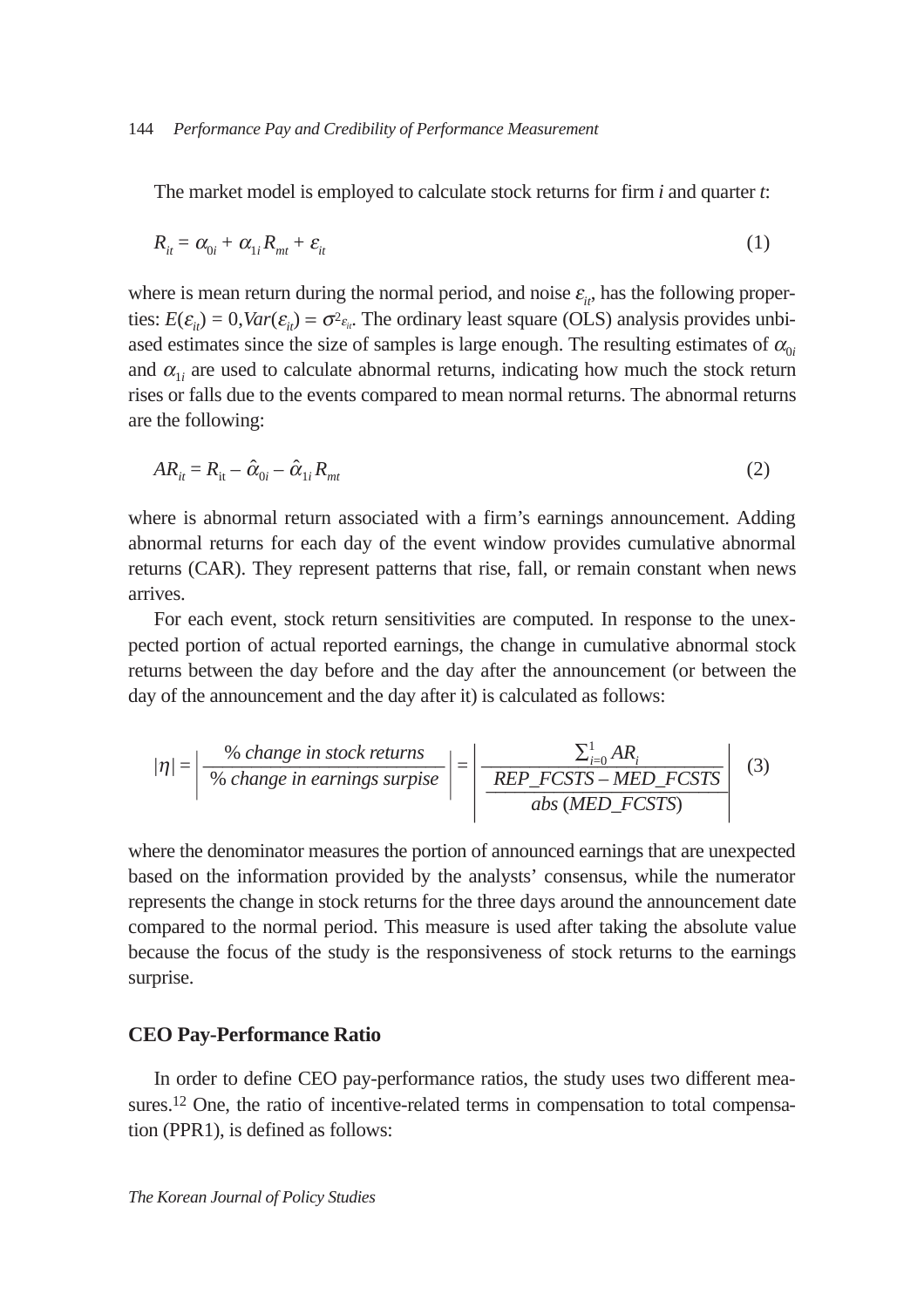$$
PPR1 = \frac{SOPTEXER}{SOPTEXER + BONUS + SALARY}
$$
\n(4)

where PPR1 represents how much of value is realized from exercising options, compared to the CEO's total compensation and SOPTEXER is the net value realized from exercising options.13 BONUS and SALARY are self-explanatory. This relation is more focused on the dollar value increase in the CEO's wealth from exercising options.

The second measure, PPR2, is defined as follows:

$$
PPR2 = \frac{SOPTEXER + BONUS + LTIP}{TDC2}
$$
\n<sup>(5)</sup>

where LTIP represents long-term payouts and TDC2 is total compensation including options exercised. This pay-performance ratio shows how large a part performancerelated terms are of total compensation—which includes the net value of options exercised (TDC2 in Compustat), consisting of salary, bonus, other annual compensation, total value of restricted stock granted, net value of stock options exercised, long-term incentive payouts, and all other compensation.

Since this study focuses on the degree of interrelationship between the performance-related terms in CEO compensation (pay-performance ratios), all compensation related to CEO performance is taken into account to define these ratios, including bonus, net value of stock options exercised, and long-term incentive payouts. The study assumes that CEO compensation is evenly spread throughout a year because only annual information on compensation is available. This assumption makes sense because CEO contracts usually last for several years.

<sup>12.</sup> Ideally, one should measure how much the wealth of a CEO increases for a given increase in stock price. However, due to various unknown restrictions on stock options and stock grants, this study uses the ratio of performance pay to total compensation as a proxy for monetary incentives. The performance-related components are based on those used by Jensen & Murphy (1990).

<sup>13.</sup> This represents the difference in value between the exercise price of the options and the market price of the company's stock on the date of exercise.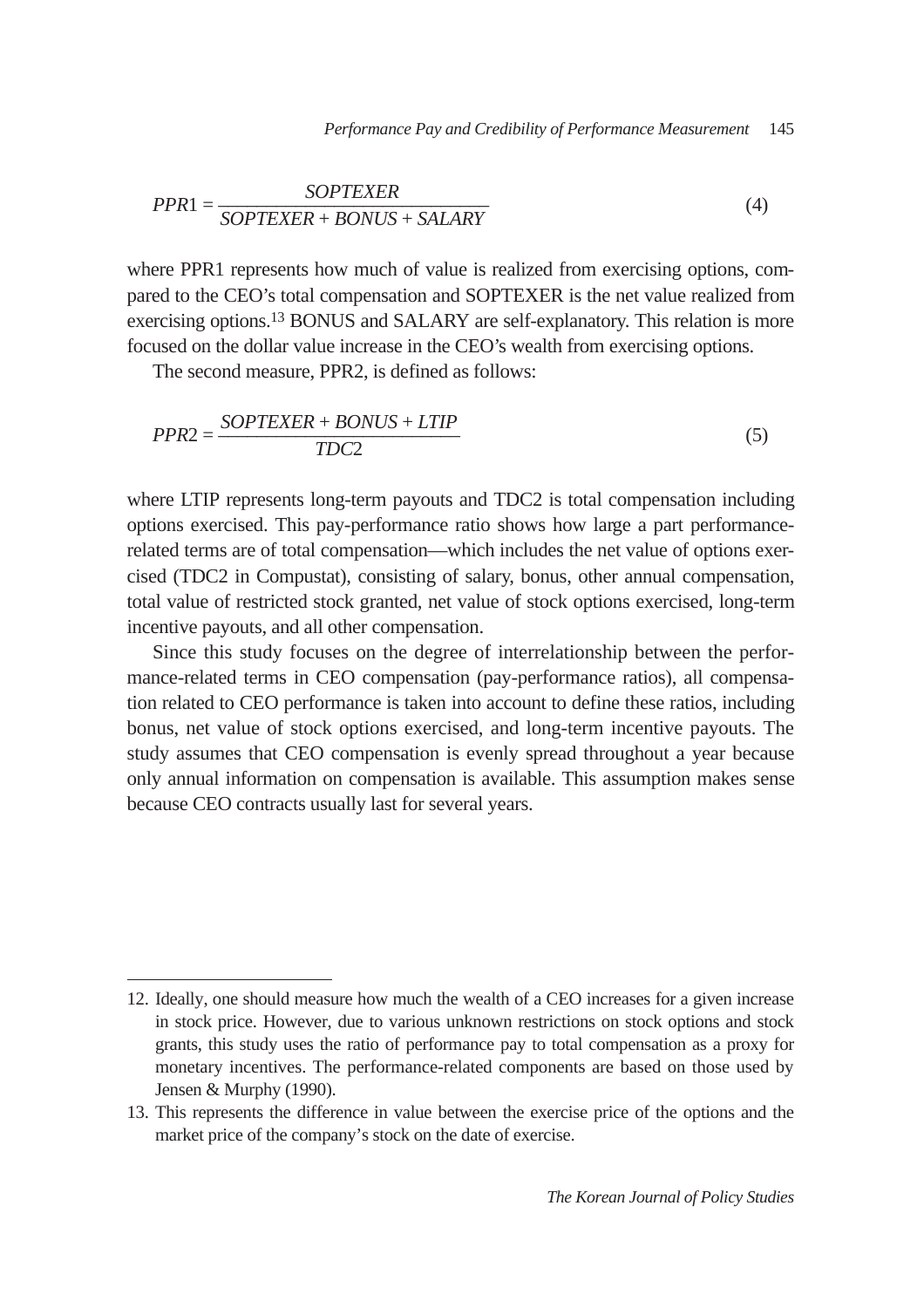# **DATA AND ESTIMATION METHOD**

#### **Data**

This study examines Dow Jones Industrial Average companies from January 1997 to December 2007 (a period of 11 years).14 The total number of companies is 37, but only 30 companies are listed every year; some companies were replaced during the sample period. The total number of observations is 1,169. Quarterly earnings per share (EPS) data have been collected for the same period. CEO compensation data have been extracted from the executive compensation data in the Compustat Industrial database.

The sample is limited to firms that maintain the same fiscal year end, since CEO compensation relates to the whole year. The pay-performance ratio for a CEO for a specific year is computed based on annual compensation items, so that quarterly payperformance ratios are the same as the corresponding annual pay-performance ratio. Actual (reported) forecasts and analysts' consensus (median) forecasts are calculated based on data from the Institutional Brokers' Estimate System.15 Daily stock returns and value-weighted market returns are from the Center for Research in Security Prices, while reported earnings announcement dates have been taken from the Compustat Industrial. Earnings surprise16 measures unexpected change in announced earnings under the assumption that the analysts' forecasts are unbiased and provide the best prediction available of actual earnings.

#### **Estimation Method**

OLS regression results are reported using panel data. However, using panel data has the potential to create problems with both serial correlation and heteroscedasticity, with the latter posing a greater concern. With the 11-year sample period, the time series is relatively long; however, with 37 sample firms, the cross section does not

<sup>14.</sup> Sample firms are limited to Dow Jones Industrial companies because relatively large companies have more detailed data regarding earnings forecasts and CEO compensation. But the sample firms are drawn from a wide range of industries and market capitalizations, which reduces any concern about sample clustering.

<sup>15.</sup> Since there is no significant difference between the actual forecasts (EPS) from COMPUSTAT and that from the Institutional Brokers' Estimate System, this study uses the actual EPS from the latter database.

<sup>16.</sup> Earnings surprise is defined as the percentage difference between actual earnings and the consensus (median value) of analysts' forecasts.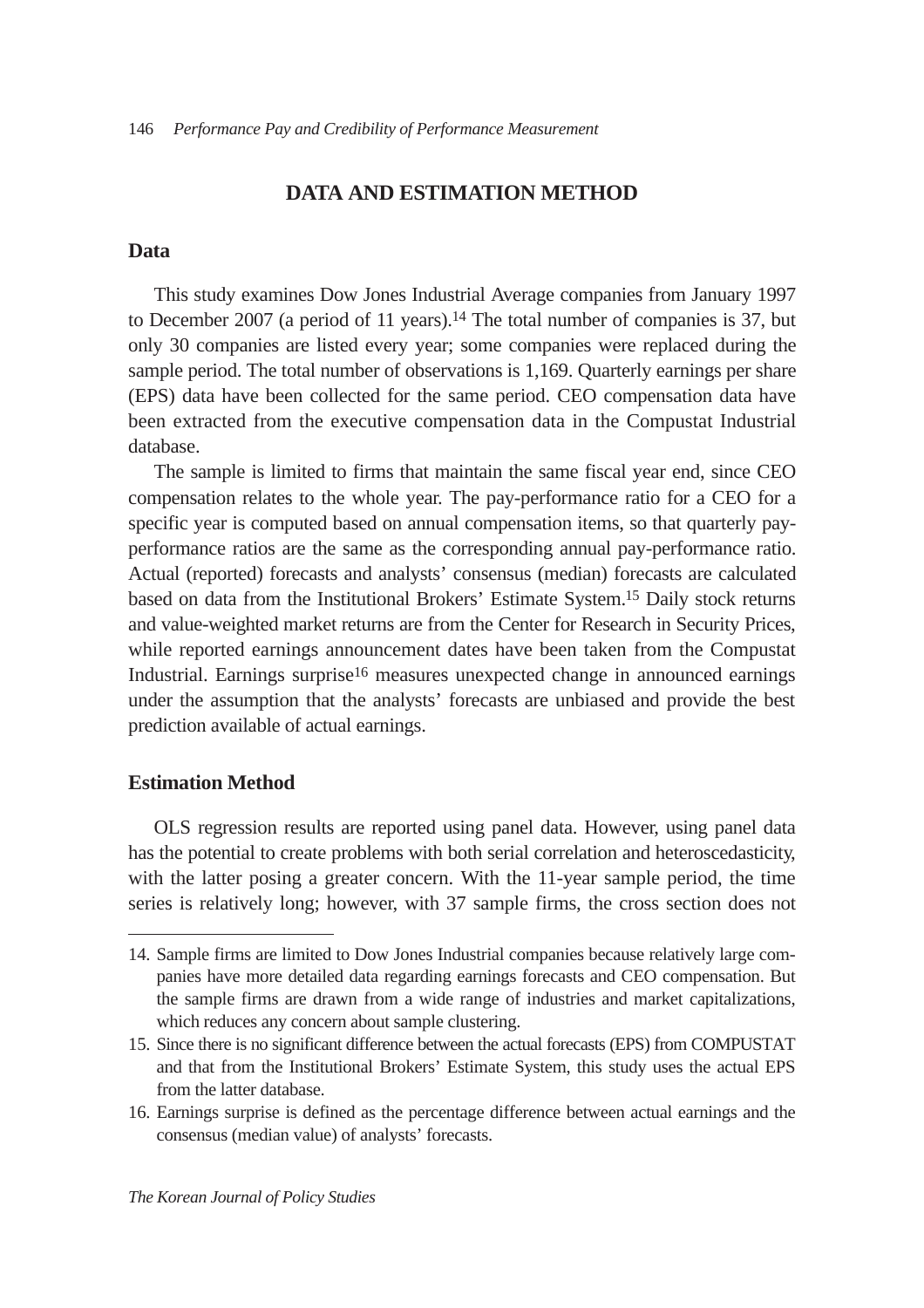contain much variation in firm characteristics, especially firm size. However, the industry category and the size of firms show meaningful variation across the sample firms. Therefore, robust standard errors and t-statistics are calculated.

In order to solve for the potential endogeneity problem in the degree of CEO incentives, industry dummies are introduced as an instrument variable for the degree of performance pay. In general, CEO compensation is more strongly tied to performance in industries such as information technology and computer software than in manufacturing industries. In this sense, industry dummies are necessarily included in the analysis. Industry classification is not related to the extent of overstatement of earnings.

The study controls for how long the CEO has been in the position on the earnings announcement date (TENURE), and for the category of earnings news (= reported forecasts-consensus forecasts), the size of assets (in logarithm), and market returns as published in the S&P 500 index.

A regression equation is constructed of the stock return sensitivities on the payperformance ratio in CEO compensation, CEO tenure, the interaction between payperformance ratio and CEO tenure, and other control variables. Then the following OLS model can be estimated:

$$
\eta_{it} = \gamma_0 + \gamma_1 PPR_{it} + \gamma_2 TENURE_{it} + \gamma_3 EPS\_DIFF_{it} + \gamma_4 \{PPR \times TENURE\}_{it} + \gamma_5 LASST_{it} + \gamma_5 SPRTRN_{it} + \gamma_5 \gamma_7 \gamma_8 \gamma_4 \gamma_5 \gamma_6 \gamma_7 \gamma_8 \gamma_8 \gamma_9 \gamma_9 \gamma_9 \gamma_1 \gamma_8 \gamma_9 \gamma_9 \gamma_1 \gamma_0 \gamma_1 \gamma_0 \gamma_1 \gamma_0 \gamma_1 \gamma_0 \gamma_1 \gamma_0 \gamma_1 \gamma_0 \gamma_1 \gamma_0 \gamma_1 \gamma_0 \gamma_1 \gamma_0 \gamma_1 \gamma_0 \gamma_1 \gamma_0 \gamma_1 \gamma_0 \gamma_1 \gamma_0 \gamma_1 \gamma_0 \gamma_1 \gamma_0 \gamma_1 \gamma_0 \gamma_1 \gamma_0 \gamma_1 \gamma_0 \gamma_1 \gamma_0 \gamma_1 \gamma_0 \gamma_1 \gamma_0 \gamma_1 \gamma_0 \gamma_1 \gamma_0 \gamma_1 \gamma_0 \gamma_1 \gamma_0 \gamma_1 \gamma_0 \gamma_1 \gamma_0 \gamma_1 \gamma_0 \gamma_1 \gamma_0 \gamma_1 \gamma_0 \gamma_1 \gamma_0 \gamma_1 \gamma_0 \gamma_1 \gamma_0 \gamma_1 \gamma_0 \gamma_1 \gamma_0 \gamma_0 \gamma_1 \gamma_0 \gamma_1 \gamma_0 \gamma_1 \gamma_0 \gamma_1 \gamma_0 \gamma_1 \gamma_0 \gamma_1 \gamma_0 \gamma_1 \gamma_0 \gamma_1 \gamma_0 \gamma_1 \gamma_0 \gamma_1 \gamma_0 \gamma_1 \gamma_0 \gamma_1 \gamma_0 \gamma_1 \gamma_0 \gamma_1 \gamma_0 \gamma_1 \gamma_0 \gamma_1 \gamma_0 \gamma_1 \gamma_0 \gamma_1 \gamma_0 \gamma_1 \gamma_0 \gamma_1 \gamma_0 \gamma_1 \gamma_0 \gamma_1 \gamma_0 \gamma_1 \gamma_0 \gamma_1 \gamma_0 \gamma_1 \gamma_0 \gamma_1 \gamma_0 \gamma_1 \gamma_0 \gamma_1 \gamma_0 \gamma_1 \gamma_0 \gamma_1 \gamma_0 \gamma_1 \gamma_0 \gamma_1 \gamma_0 \gamma_1 \gamma_0 \gamma_1 \gamma_0 \gamma_1 \gamma_0 \gamma_1 \gamma_0 \gamma_1 \gamma_0 \gamma_1 \gamma_0 \gamma_1 \gamma_0 \gamma_1 \gamma_0 \gamma_1 \
$$

where  $\eta_i$  is stock return sensitivities for firm *i* in period *t*, specifically, the percentage change in stock returns from the normal period to the announcement period divided by the percentage change in earnings surprise for firm  $i$  in period  $t$ . *PPR<sub>it</sub>* is the payperformance ratio in CEO compensation, on which this paper focuses; *TENURE<sub>it</sub>* is the number of months that the CEO has been in the position;  $\{PPR \times TENURE\}_i$  is an interaction term explaining the effect of CEO tenure combined with pay-performance ratios on stock return sensitivities.  $EPS\_DIFF_{it}$  is the category of earnings, the difference between reported earnings and consensus earnings;  $LASST<sub>i</sub>$  is the logarithm of the total value of assets of firm  $i$  in period  $t$ ;  $SPRTRN_{it}$  is the S&P 500 index return; and *yrdum*\*, *inddum*\* are dummy variables for years and for different industries, which are categorized by the first two-digit SIC (Standard Industrial Classification) number.

The following firm-fixed-effect model is also estimated for a robustness check:

$$
\eta_{it} = \delta_0 + \delta_1 PPR_{it} + \delta_2 TENURE_{it} + \delta_3 EPS\_DIFF_{it} + \delta_4 \{PPR \times TENURE\}_{it} + \xi_i + \varepsilon_{it}
$$
\n(7)

*The Korean Journal of Policy Studies*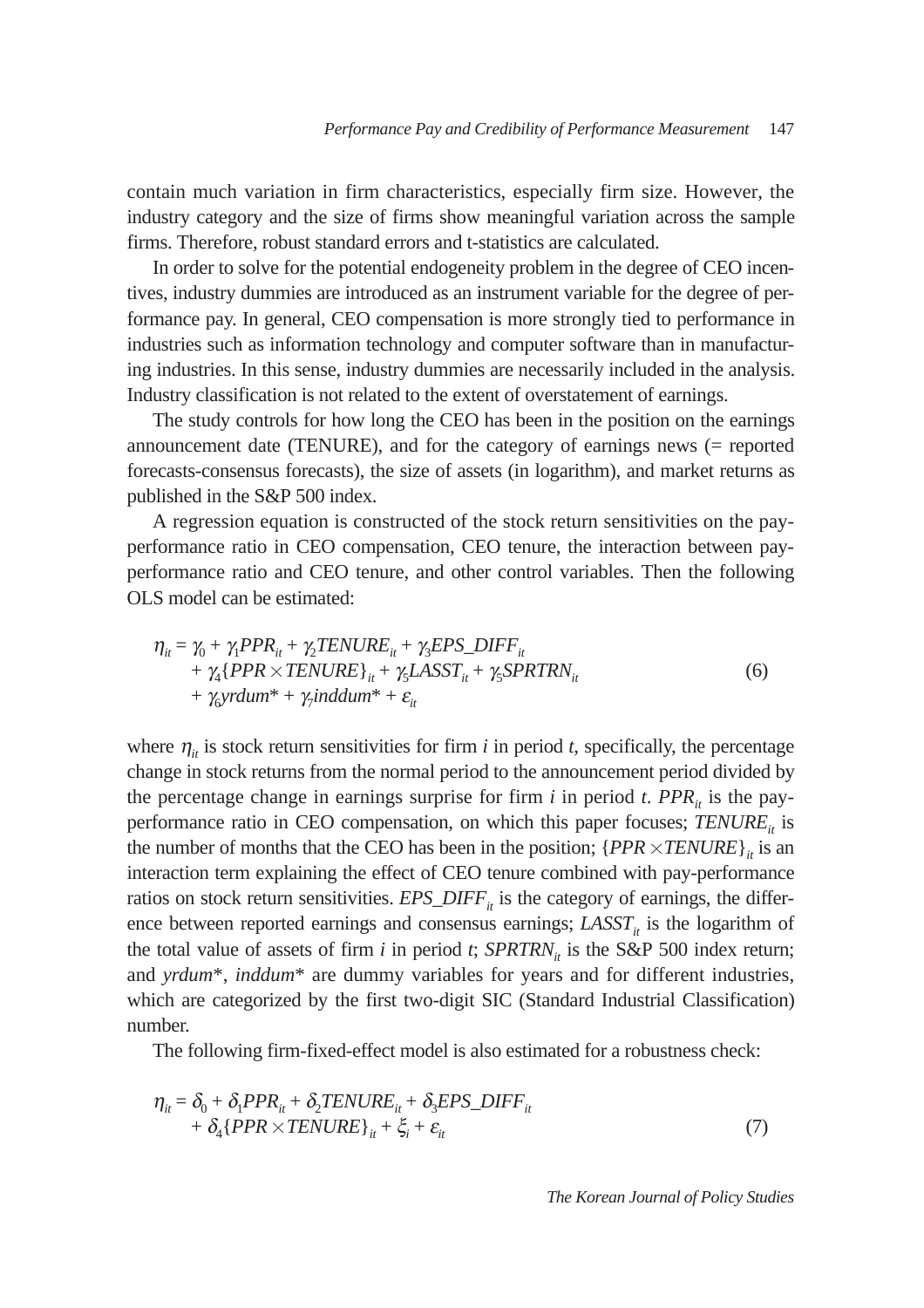for firm *i* and (quarterly) time *t* and where  $\xi$  is the firm-fixed effect. The study also controls for firm size, S&P 500 index return, and category of earnings.

# **EMPIRICAL RESULTS**

# **Descriptive Statistics**

Summary statistics for the key variables in the analysis are presented in table 2. Panel A summarizes stock return sensitivities. The average cumulative abnormal returns for CAR(0, 1) and CAR(–1, 1) are 0.28 percent and 0.41 percent, respectively.

#### **Table 2.** Summary Statistics

| <b>Panel A: Stock return sensitivities</b> |          |           |          |           |  |  |
|--------------------------------------------|----------|-----------|----------|-----------|--|--|
| Variables                                  | Mean     | Std. dev. | Min.     | Max.      |  |  |
| $CAR (0, +1)$ (%)                          | 0.284    | 4.891     | $-30.24$ | 22.86     |  |  |
| $CAR (-1, +1)$ (%)                         | 0.411    | 5.196     | $-34.91$ | 22.77     |  |  |
| REPORTED_EPS                               | 1.037    | 3.267     | $-25.00$ | 35.40     |  |  |
| CONSENSUS EPS                              | 1.088    | 3.284     | $-0.455$ | 32.20     |  |  |
| EARNINGS SURPRISE (%)                      | 3.015    | 86.70     | $-1.260$ | 2,025     |  |  |
| SR <sub>S0</sub>                           | 0.906    | 1.630     | O        | 23.43     |  |  |
| SRS1                                       | 0.962    | 1.723     | 0        | 22.56     |  |  |
| <b>Panel B: CEO compensation</b>           |          |           |          |           |  |  |
| Variables                                  | Mean     | Std. dev. | Min.     | Max.      |  |  |
| <b>SALARY</b>                              | 1,295.61 | 523.51    | 349.99   | 4,000     |  |  |
| <b>BONUS</b>                               | 2,892.56 | 2,876.17  | 0        | 18,484.41 |  |  |
| <b>SOPTEXER</b>                            | 8.632.42 | 33,605.59 | 0        | 569,827.7 |  |  |
| PPR <sub>1</sub>                           | 0.345    | 0.338     | O        | 0.989     |  |  |
| PPR <sub>2</sub>                           | 0.597    | 0.247     | 0.008    | 0.998     |  |  |
| <b>TENURE</b>                              | 68.87    | 69.54     | 6        | 456       |  |  |
| SPRTRN(%)                                  | 0.013    | 1.209     | $-6.867$ | 5.731     |  |  |
| LASST                                      | 10.843   | 1.236     | 7.705    | 14.673    |  |  |

 $N = 1,169.$ 

CAR0 (or CAR1) represents cumulative abnormal returns for the specific period,  $(0, +1)$  (or  $(-1, +1)$ ) due to earnings announcement for a firm-quarter.

Earnings surprise (%) is the percentage difference between actual reported EPS and analysts' consensus EPS.

SRS0 (or SRS 1) measures stock return sensitivities as the cumulative abnormal return of CAR0 (or CAR1) divided by the amount of earnings surprise.

SOPTEXER is the net value realized from exercising options.

PPR1 represents a CEO's pay-performance ratio defined as the ratio of net value from exercising options to total compensation for a firm-quarter. PPR2 is a CEO's pay-performance ratio defined as the ratio of all incentive terms to total compensation for a firm-quarter.

TENURE represents how many months a CEO has been in the current position.

SPRTRN refers to S&P 500 index returns, and LASST is log of total value of assets.

*The Korean Journal of Policy Studies*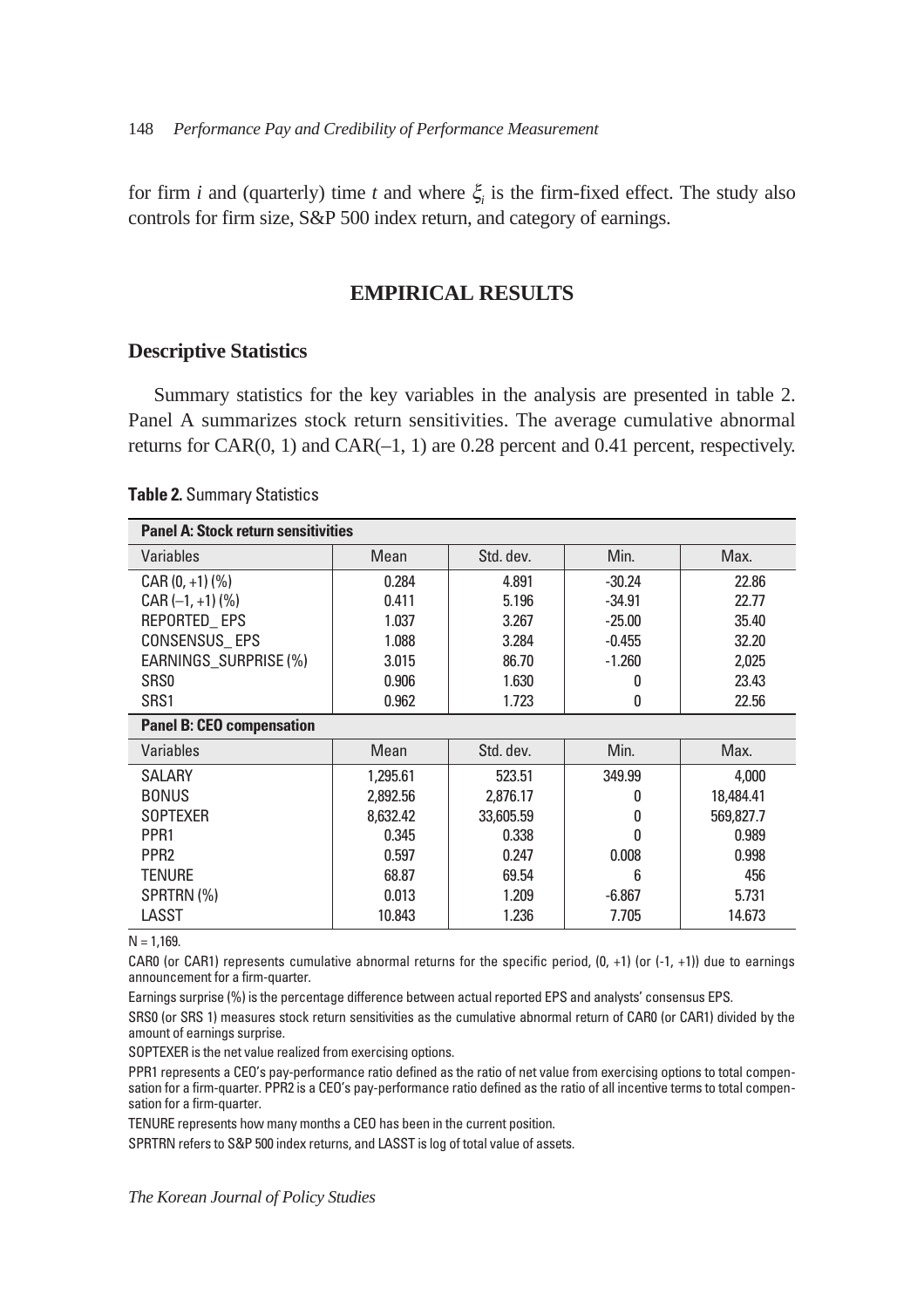The average earnings surprise in the percentage term is 3.01 and the resulting stock return sensitivities for CAR(0, 1), CAR(0, 1) represent an average of 0.906 and 0.962, respectively.

Panel B summarizes CEO compensation and determinants affecting stock return sensitivities. The average salary for the CEOs in the sample firms is \$1.296 million with the \$0.523 million of standard deviation. The average bonus for the CEOs in the sample firms is \$2.892 million with the \$2.876 million of standard deviation, which indicates there is great variation of the size of bonus even among CEOs in the Dow Jones Industrial companies. This variation is more prominent in the level of the net value realized from exercising stock options, SOPTEXER with the mean of \$8.632 million and with \$33.605 million standard deviation. TENURE has an average of 68.87 months with the maximum of 456 months (or 38 years) and with the minimum of only 6 months.

Table 3 presents the distribution of the sample firms by industry. Although more than half (21) are categorized as manufacturing, the distribution of the sample companies by one-digit SIC code indicates that they are from a wide range of industries, which reduces concerns about sample clustering.

| SIC code              | Industry description         | Firms in sample |
|-----------------------|------------------------------|-----------------|
|                       | Manufacturing-nondurables    |                 |
|                       | Manufacturing-durables       | 10              |
|                       | Transportation and utilities | 3               |
| 5                     | Wholesale and retail         | 5               |
| հ                     | <b>Financial services</b>    | 5               |
|                       | <b>Business services</b>     |                 |
|                       | Nonclassifiable              |                 |
| Total number of firms |                              | 37              |

**Table 3.** Distribution of Sample Firms of One-Digit SIC Code

Table 4 shows that the sample firms increased their use of CEO incentive compensation (bonus and long-term incentive pay) significantly from 1997 to 2005 but not in 2006 and 2007.17 In contrast, the average tenure of CEOs clearly decreased from 1997 to 2007-from 83.7 months to 61.4 months, a 26.6 percent decrease.

<sup>17.</sup> All the reported long-term incentive payments for 2007 were 0; regressions were analyzed with and without these values, but the main results remained the same.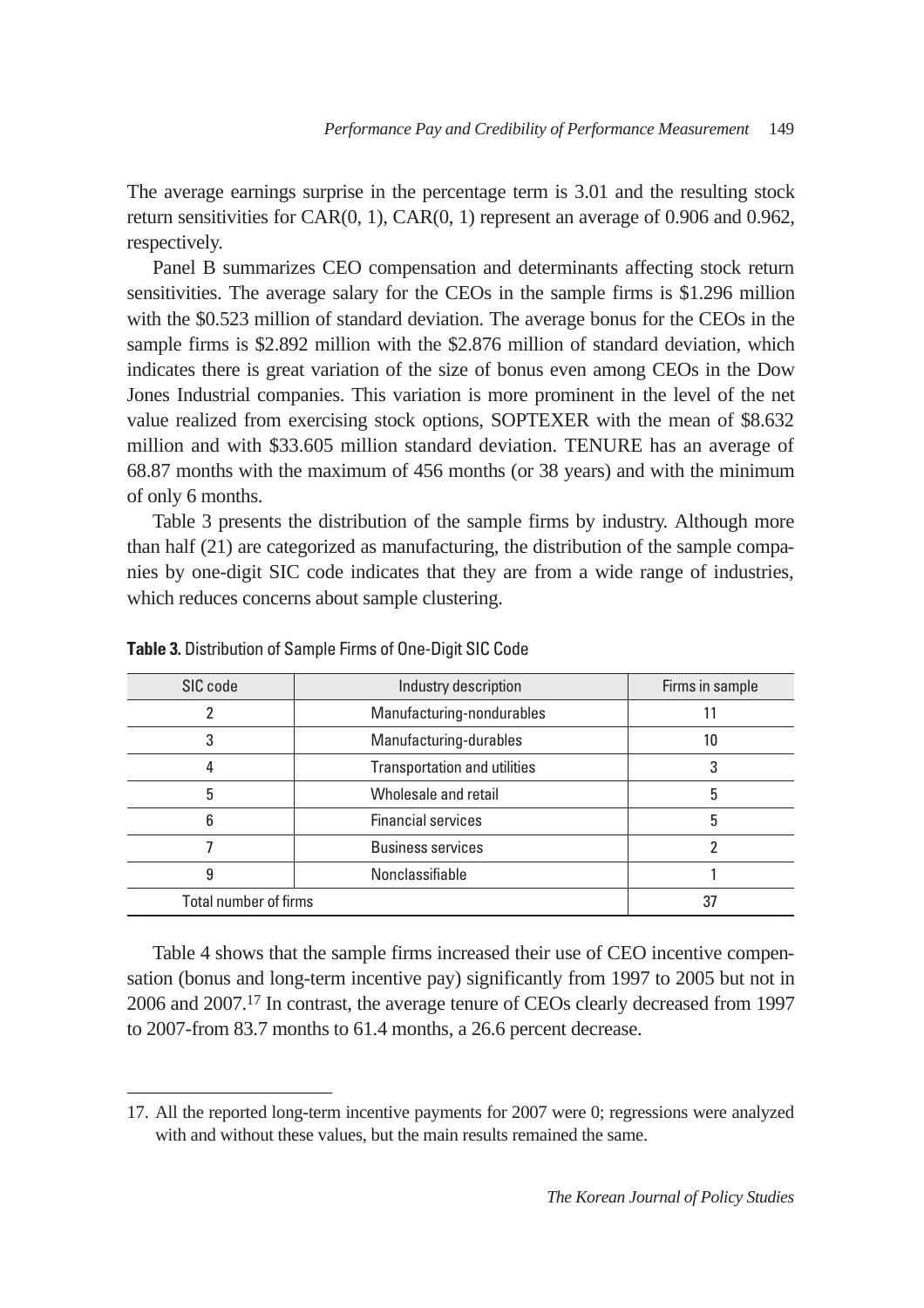|                  | 1997     | 1998      | 1999     | 2000      | 2001     | 2002     | 2003     | 2004     | 2005     | 2006     | 2007     |
|------------------|----------|-----------|----------|-----------|----------|----------|----------|----------|----------|----------|----------|
| SALARY*          | 1.125.43 | 1,137,10  | .206.91  | ,223.25   | .270.72  | .262.51  | ,357.33  | 1,389.37 | 1,440.13 | 1,479.00 | 394.33   |
| BONUS*           | 928.91   | 2.119.57  | 3,084.82 | 3,074.41  | 2,503.34 | 2,390.43 | 2,945.76 | 3,649.07 | 3.914.01 | 3,744.37 | 2,450.53 |
| SOPTEXER*        | 7,586.32 | 24.714.61 | 9,813.08 | 16,140.56 | 8.765.22 | 2,993.32 | 4,552,72 | 5.871.41 | 3,282.46 | 5,759.85 | 6,858.75 |
| $LTIP*$          | 1.181.07 | 1,511.99  | 1,526.01 | ,975.81   | 1.170.77 | 1,115.01 | 1,211.38 | 1,576.92 | 1,963.97 | 471.74   | NA       |
| TENURE*          | 83.73    | 77.49     | 81.33    | 61.18     | 59.36    | 60.97    | 69.92    | 73.98    | 64.96    | 55.73    | 61.43    |
| PPR1             | 0.4695   | 0.3759    | 0.3770   | 0.3895    | 0.3983   | 0.2718   | 0.2634   | 0.2202   | 0.2133   | 0.4019   | 0.4629   |
| PPR <sub>2</sub> | 0.6983   | 0.6445    | 0.6868   | 0.6351    | 0.5842   | 0.6257   | 0.6091   | 0.6187   | 0.6281   | 0.3831   | 0.3585   |
| N                | 122      | 104       | 110      | 99        | 99       | 106      | 115      | 120      | 116      | 88       | 90       |

**Table 4.** Trends in CEO Incentive Compensation

\* Thousands of dollars.

Mean values are reported except for N. SOPTEXER is the net value realized from exercising options; LTIP is the long-term payout; TENURE represents how many months a CEO has been in the current position.

Pair-wise correlations in table 5 show that stock return sensitivities are correlated with CEO's pay-performance ratio and other determinants as expected. Stock return sensitivities are high for companies with CEOs who have high performance pay, which is consistent with the theoretical prediction. CEO tenure is positively related with the size of assets and with pay-performance ratios.

|                  | SR <sub>SO</sub> | EPS DIFF     | PPR <sub>1</sub> | <b>TENURE</b> | LASST     | <b>SPRTRN</b> |
|------------------|------------------|--------------|------------------|---------------|-----------|---------------|
| SR <sub>S0</sub> | 1.0000           |              |                  |               |           |               |
| EPS DIFF         | 0.0187           | 1.0000       |                  |               |           |               |
| PPR <sub>1</sub> | $0.1163***$      | 0.0326       | 1.0000           |               |           |               |
| <b>TENURE</b>    | 0.0069           | 0.0213       | $0.2174***$      | 1.0000        |           |               |
| LASST            | $-0.0196$        | $-0.0873***$ | $0.1010***$      | $0.1829***$   | 1.0000    |               |
| <b>SPRTRN</b>    | 0.0039           | 0.0615       | 0.0012           | 0.0212        | $-0.0175$ | 1.0000        |

**Table 5.** Correlation between Variables

\*\*\* Statistically significant at the 1 percent level.

# **Ordinary Least Square and Fixed Effect Controlled Analyses**

Table 6 shows the estimated effect of CEO's pay-performance ratio on stock return sensitivities.18 Panel A represents ordinary least square analysis. Column 1 presents

<sup>18.</sup> PPR1, used in this calculation, focuses on an increase in a CEO's wealth that results from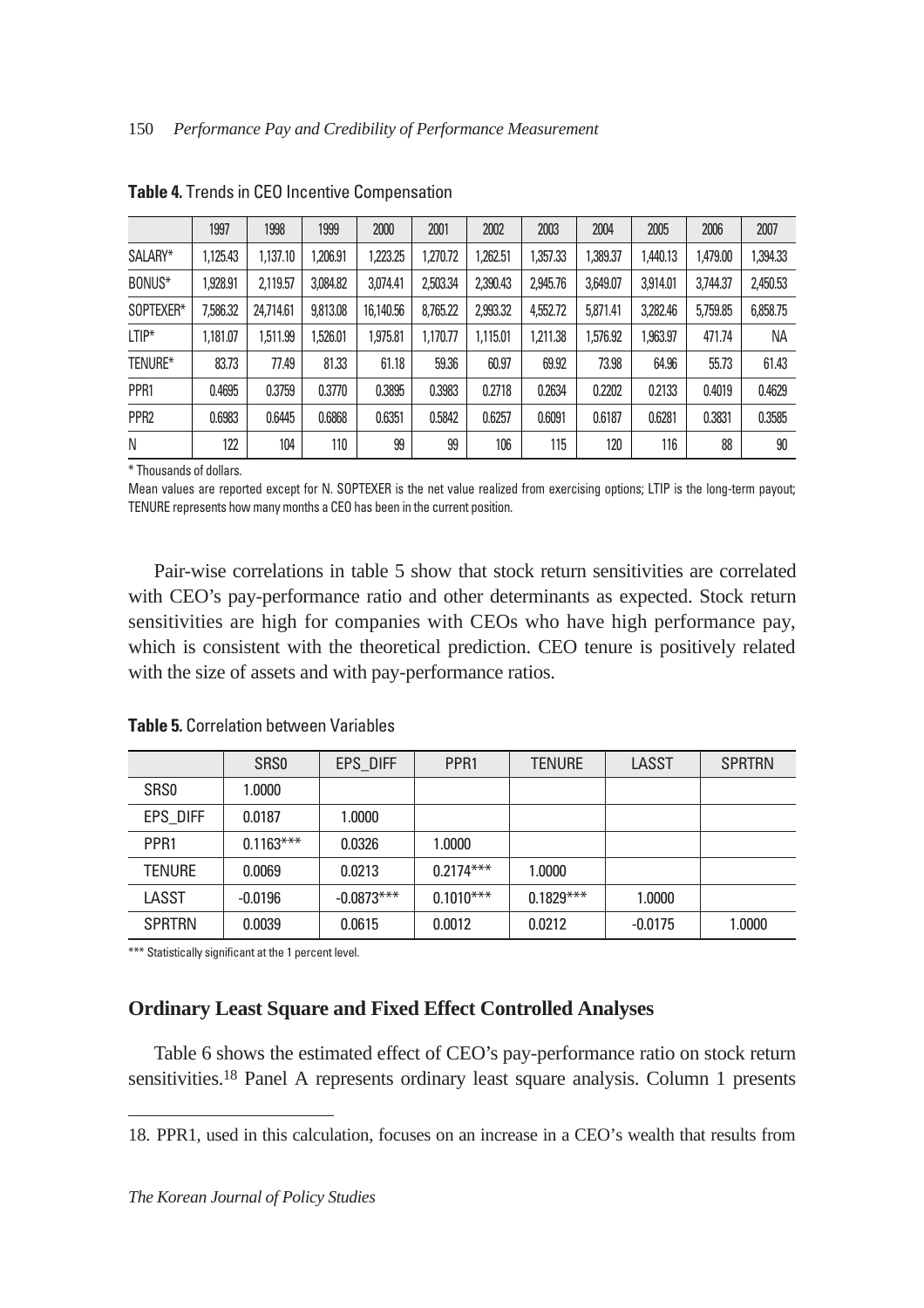| Panel A: Ordinary least square analysis    |                          |                      |                      |
|--------------------------------------------|--------------------------|----------------------|----------------------|
| Dep. var. = SRS0                           | 1                        | $\mathfrak{p}$       | 3                    |
| PPR <sub>1</sub>                           | $0.4348***$ (2.98)       | $0.4771***$ (3.19)   | 0.2925(1.36)         |
| <b>TENURE</b>                              |                          | $-0.0009(-1.28)$     | $-0.0020*$ (-1.74)   |
| EPS_DIFF                                   | 0.0113(0.39)             | 0.0123(0.43)         | 0.0132(0.46)         |
| <b>PPR1 <math>\times</math> TENURE</b>     |                          |                      | 0.0025(1.20)         |
| LASST                                      | 0.0170(0.39)             | 0.0244(0.55)         | 0.0215(0.49)         |
| <b>SPRTRN</b>                              | 1.445(0.37)              | 1.607(0.41)          | 1.437(0.37)          |
| SIC 2CODE                                  | 0.0045(1.41)             | 0.0052(1.60)         | 0.0052(1.60)         |
| CONST                                      | 0.0350(0.07)             | $-0.0432(-0.09)$     | 0.0541(0.11)         |
| Firm-fixed effect                          | No                       | No                   | No                   |
| R <sup>2</sup>                             | 0.06                     | 0.06                 | 0.07                 |
|                                            |                          |                      |                      |
| <b>Panel B: Firm-fixed effect analysis</b> |                          |                      |                      |
| Dep. var. = SRS0                           | 1                        | $\mathfrak{p}$       | 3                    |
| PPR <sub>1</sub>                           | $0.3912**$ (2.30)        | $0.4280**$ (2.43)    | 0.2231(0.92)         |
| <b>TENURE</b>                              |                          | $-0.0008(-0.81)$     | $-0.0019(-1.42)$     |
| EPS_DIFF                                   | 0.0104(0.37)             | 0.0146(0.51)         | 0.0133(0.46)         |
| <b>PPR1 <math>\times</math> TENURE</b>     |                          |                      | 0.0028(1.22)         |
| LASST                                      | $-0.4518***$ ( $-3.85$ ) | $-0.4706***$ (-3.93) | $-0.4753***$ (-3.97) |
| <b>SPRTRN</b>                              | 0.0660(0.02)             | 0.1933(0.05)         | 0.0156(0.00)         |
| SIC_2CODE                                  | (omitted)                | (omitted)            | (omitted)            |
| CONST                                      | $5.670***$ (4.42)        | $5.918***$ (4.49)    | $6.036***$ (4.57)    |
| Firm-fixed effect                          | Yes                      | Yes                  | Yes                  |

#### **Table 6.** Stock Return Sensitivities to Earnings Announcements

Standard errors are in parentheses.  $N = 1,169$ .

SRS0 represents stock return sensitivities measured as cumulative abnormal return divided by the amount of earnings surprise; PPR1 represents CEO's pay-performance ratio, defined as the ratio of net value from exercising options to total compensation for a firm-quarter; TENURE is how many months the CEO has been in the position; EPS\_DIFF represents the difference between actual reported earnings and analysts' consensus forecasts for a firm-quarter; LASST is the logarithm of total value of assets for a firm; SPRTRN refers to S&P 500 Index returns.

\*\*\* significant at 1 % level; \*\* significant at 5 % level; \* significant at 10 % level

the estimated coefficient of pay-performance ratio of 0.4348, which is statistically significant at the 1 percent level. Column 2 presents similar results. This finding implies that stock returns are more sensitive to CEOs with higher pay-performance ratios. In other words, CEOs whose pay-performance ratios are higher are likely to make a more

exercising stock options. The empirical results remain the same when PPR2 is used as the pay-performance ratio. Unreported empirical results using CAR1 and PPR1 or PPR2 provide no different results from those in table 6.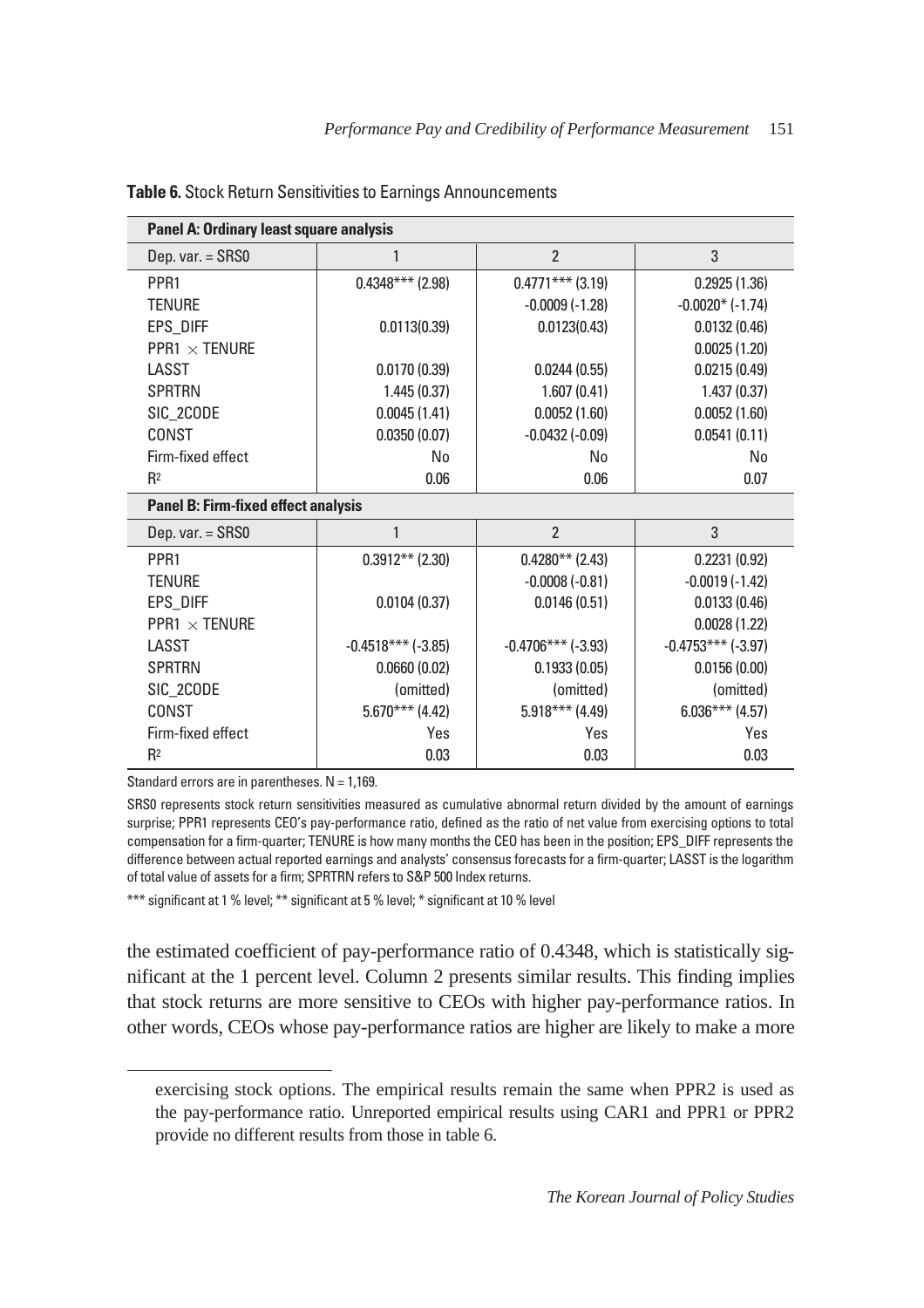productive effort when their firms' earnings are good, while they are likely to make more overstatements when their firms' earnings are bad. As discussed above, this result is consistent with theoretical predictions that firms overstate their earnings under the assumption of rational market expectations.

Panel B shows firm-fixed effect analysis. These estimates are almost identical to those in panel A, suggesting that the estimated pay-performance ratio effects do not reflect omitted firm-fixed characteristics.

The study also estimates the effect of a CEO's tenure. Panel A, column 3 above presents an estimated coefficient of TENURE of -0.002, which is statistically significant at the 10% level. In opposition to the effect of PPR1, a CEO's tenure would decrease stock return sensitivities. One may think that younger CEOs would be more willing to overstate their firm's earnings to improve their own reputation (if they do not get caught), and that older CEOs would not need to overstate because they have already established a reputation.19

However, panel B, column 6 shows no significant effect of tenure. The estimated coefficient of the interaction between PPR1 and TENURE is no longer significant with the firm-fixed effect controlled. Perhaps younger CEOs are also less willing to overstate earnings because of the potential long-term damage if they are caught. Then, similar to the effect of PPR1, a CEO's tenure would increase the stock return sensitivities. So these two opposite effects (anticipation of benefit and harm to one's reputation) may offset each other.20

For the firm characteristic variable, firm assets, as a proxy for firm size, is negatively related to stock return sensitivities, which implies that larger firms do not or cannot easily overstate earnings, in part because of strong market monitoring.

# **CONCLUSIONS**

This paper has explored the credibility of performance measurement based on evidence of the link between CEO incentive compensation and CEOs' overstatement of

<sup>19.</sup> Nam, Wang, and Zhang (2008) argue that managers with a low initial reputation are more likely to speculate early in their careers, and those with a high initial reputation are more likely to hedge. On the other hand, highly reputable managers have minimal career concerns, and they engage in neither hedging nor speculation early in their careers.

<sup>20.</sup> This result might imply that TENURE may be related to firm-specific factors captured by the firm-fixed effect. Thus, this study checked whether firms offer their own specific length of tenure to CEOs, but the data do not support this possibility. The author appreciates an anonymous referee's comment on this issue.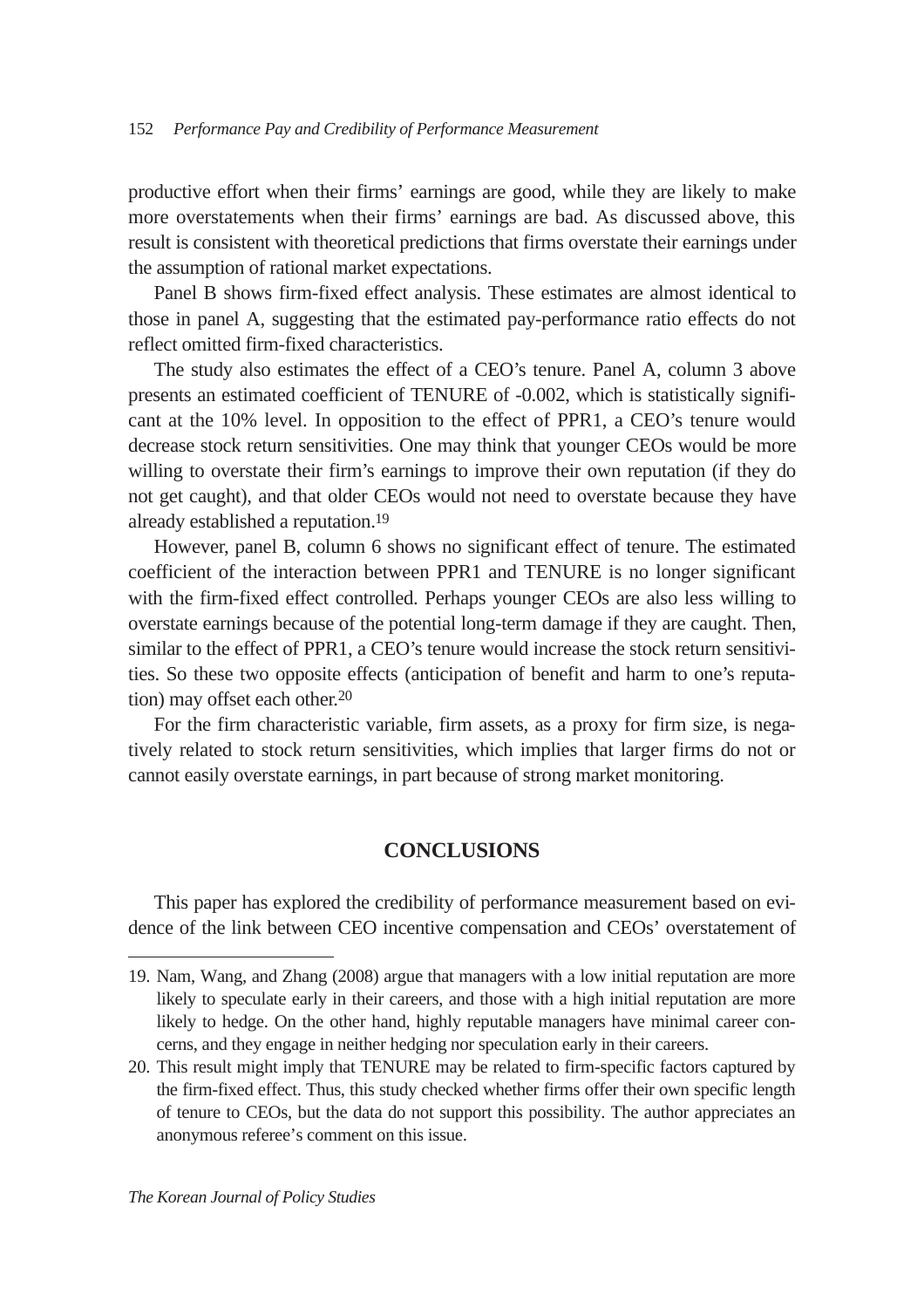their firms' earnings. In order to analyze this relationship, it has proposed a new indicator for overstatement: stock return sensitivities, which measure the responsiveness (or elasticity) of stock returns with respect to true earnings surprise.

The credibility of performance measurement was tested by examining the relationship between a CEO's incentive compensation and stock returns sensitivity to the firm's earnings announcement. Departing from previous studies on CEOs' incentive to overstate their firms' earnings, this study has shed light on the relation between CEO performance pay and the credibility of performance measures.

This study found that stock returns' sensitivity to firms' earnings announcements are likely to be greater when there is higher CEO performance pay. This finding suggests not only that there are overstatements in firms' earnings announcements, but also that overstatements by CEOs with high incentive compensation are likely to be more severe. Thus, performance measurement based on performance pay is not credible. Empirical analysis reveals consistent evidence to support assertions by policy makers that incentives consisting of stock-based compensation and the resulting equity holdings increase the likelihood of overstatement.

This finding further implies that regulatory authorities and policy makers should pay more attention to controlling overstatements, which are induced by CEOs' incentive compensation schemes. For example, increased market discipline would reduce such overstatements, and therefore the authorities should implement policy measures to toughen market monitoring. Also, the authorities should develop other measures that can reduce overstatements, such as deferring incentive pay, so that CEO compensation is better linked to long-term performance, which is more difficult to embellish. Sustained efforts by firms and authorities remain necessary to effectively align compensation structures with efforts to reduce the moral hazard.

Further research is needed on the effect of CEOs' incentive compensation on the extent of overstatement by considering detailed firm effects to control for potential correlated omitted variables pertaining to CEO- and firm-specific characteristics. For instance, Murphy (1985) suggests that contracted CEO compensation depends upon the CEO's opportunity costs, which in turn are related to factors such as education and training, perceived ability, and performance in previous jobs.21

<sup>21.</sup> The board of directors' decision to grant a CEO stock-based compensation is also likely to reflect the effectiveness of alternative corporate governance mechanisms (such as the presence of outside board members and a large number of outside block holders). Unfortunately, detailed information on CEO characteristics and on the structure of the board of directors was not available for analysis during this study.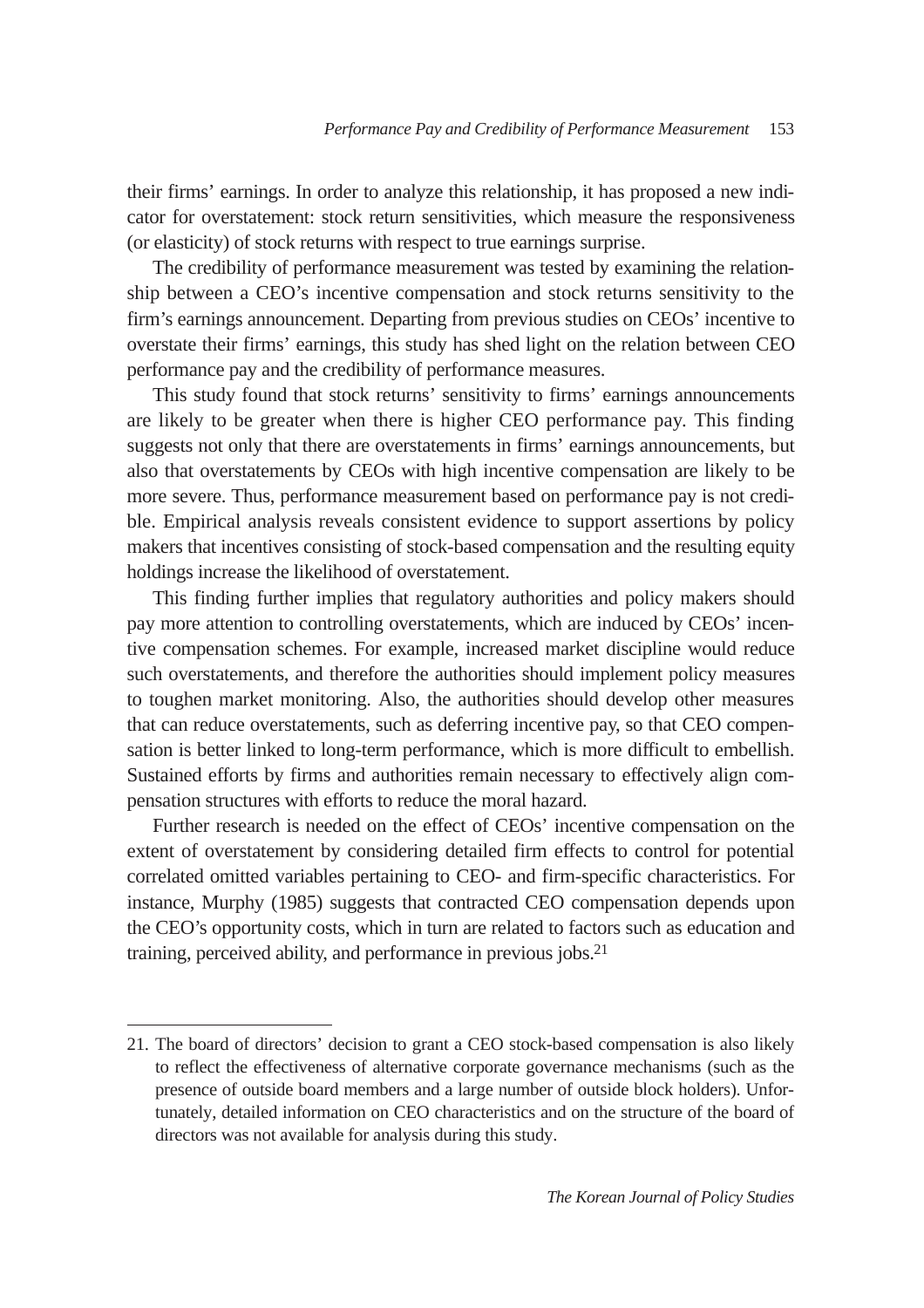# **APPENDIX: PROOF OF FOOTNOTE 8**

$$
sign\left\{\frac{\partial \eta(\hat{y};\beta)}{\partial \beta}\right\} = \left[-\frac{\partial^2 m^e(\hat{y};\beta)}{\partial \beta \partial \hat{y}}\right] \left[1 - \frac{m^e(\hat{y};\beta)}{\hat{y}}\right] - \left[1 - \frac{\partial^2 m^e(\hat{y};\beta)}{\partial \hat{y}}\right] \left[-\frac{1}{\hat{y}}\frac{\partial^2 m^e(\hat{y};\beta)}{\partial \beta}\right] \tag{A1}
$$

From the relation of  $m^e(\hat{y})$ 

$$
m^{e}(\hat{y}) = \frac{\beta}{k_m} \left[ 1 - \exp\left( -\frac{k_m}{\beta} \hat{y} \right) \right]
$$
 (A2)

$$
\frac{\partial m^e(\hat{y};\beta)}{\partial \hat{y}} = \exp\left(-\frac{k_m}{\beta}\hat{y}\right)
$$
(A3)

$$
\frac{\partial^2 m^e(\hat{y}; \beta)}{\partial \beta \partial \hat{y}} = \frac{k_m \hat{y}}{\beta^2} \exp\left(-\frac{k_m}{\beta} \hat{y}\right)
$$
(A4)

$$
\frac{\partial m^{e}(\hat{y};\beta)}{\partial \beta} = \frac{1}{k_{m}} \left[ 1 - \exp\left( -\frac{k_{m}}{\beta} \hat{y} \right) \right] + \frac{\beta}{k_{m}} \left[ -\frac{k_{m} \hat{y}}{\beta^{2}} \exp\left( -\frac{k_{m}}{\beta} \hat{y} \right) \right]
$$
(A5)

$$
\begin{aligned} \text{Define } \chi &= \frac{k_m}{\beta} \hat{y}, \\ \operatorname{sign} \left[ \frac{\partial \eta(\hat{y}; \beta)}{\partial \beta} \right] &= \left[ -\frac{\chi}{\beta} e^{-\chi} \right] \left[ 1 - \frac{1}{\chi} \left( 1 - e^{-\chi} \right) \right] - \frac{1}{\beta} \left[ 1 - e^{-\chi} \right] \left[ -\frac{1}{\chi} \left( 1 - e^{-\chi} \right) - e^{-\chi} \right] \\ &= \frac{1}{\chi \beta} \left( e^{-2\chi} - 2e^{-\chi} + 2\chi e^{-\chi} - 2\chi e^{-2\chi} - \chi^{-2} e^{-\chi} + 1 \right) > 0 \end{aligned} \tag{A6}
$$

# *The Korean Journal of Policy Studies*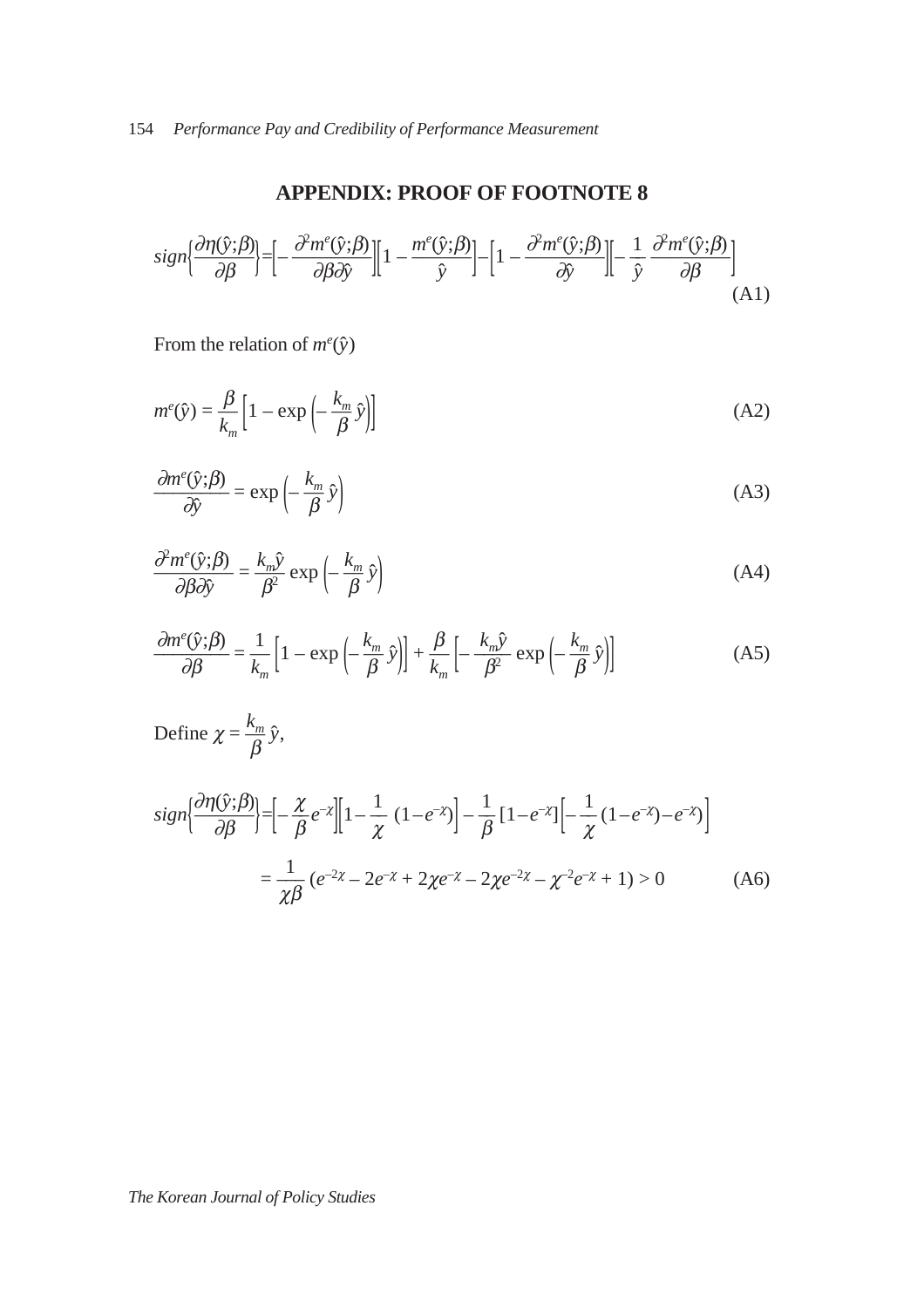### **REFERENCES**

- Beneish, M. D. 2001. Earnings management: A perspective. *Managerial Finance*, 27: 3-17.
- Bergstresser, D., & Phillippon, T. 2003. *CEO incentives and earnings management*. Mimeo, MIT.
- Byrne, J. A., et. al. 2002. How to fix corporate governance. *Business Week*, May 6, 68-81.
- Crocker, K. J., & Slemrod, J. 2005. *The economics of earnings manipulation and managerial compensation*. Mimeo, University of Michigan.
- Degeorge, F., Patel, J., & Zeckhauser, R. 2005. *The market response to earnings thresholds*. Mimeo, Harvard University.
- Dye, R. A. 1988. Earnings management in an overlapping generations model. *Journal of Accounting Research*, 26: 195-235.
- Gao, P., & Shrieves, R. E. 2002. *Earnings management and executive compensation: A case of overdose of option and underdose of salary?* Mimeo, University of Tennessee at Knoxville.
- Gibbons, R., & Murphy, K. J. 1992. Optimal incentive contracts in the presence of career concerns: Theory and evidence. *Journal of Political Economy, C*, 468-505.
- Hillmer, S. C., & Yu, P. L. 1979. The market speed of adjustment to new information. *Journal of Financial Economics*, 7(4): 321-345.
- Holmström, B. 1999. Managerial incentive problems—A dynamic perspective. *Review of Economic Studies*, 66: 169-182. (Originally published 1982.)
- Holmström, B., & Milgrom, P. 1991. Multi-task principal-agent analyses: Incentive contracts, asset ownership, and job design. *Journal of Law, Economics and Organization*, 7: 24-52.
- Jensen, M. C., & Murphy, K. J. 1990. Performance pay and top-management incentives. *Journal of Political Economy*, 98: 225-264.
- Ke, B. 2002. *Why do CEOs of publicly traded firms prefer reporting small increases in earnings and long duration of consecutive earnings increases?* Mimeo, Pennsylvania State University.
- Krishnan, M., Sankaraguruswamy, S., & Shin, H. S. 1999. *Skewness of earnings and the believability hypothesis: How does the financial market discount accounting earnings disclosures?* Mimeo, Rutgers University.
- Kwon, I., & Yeo, E. 2009. Overstatement and rational market expectation. *Economics Letters*, 104: 9-12.
- Lev, B. 1989. On the usefulness of earnings and earnings research: Lessons and directions from two decades of empirical research. *Journal of Accounting Research*